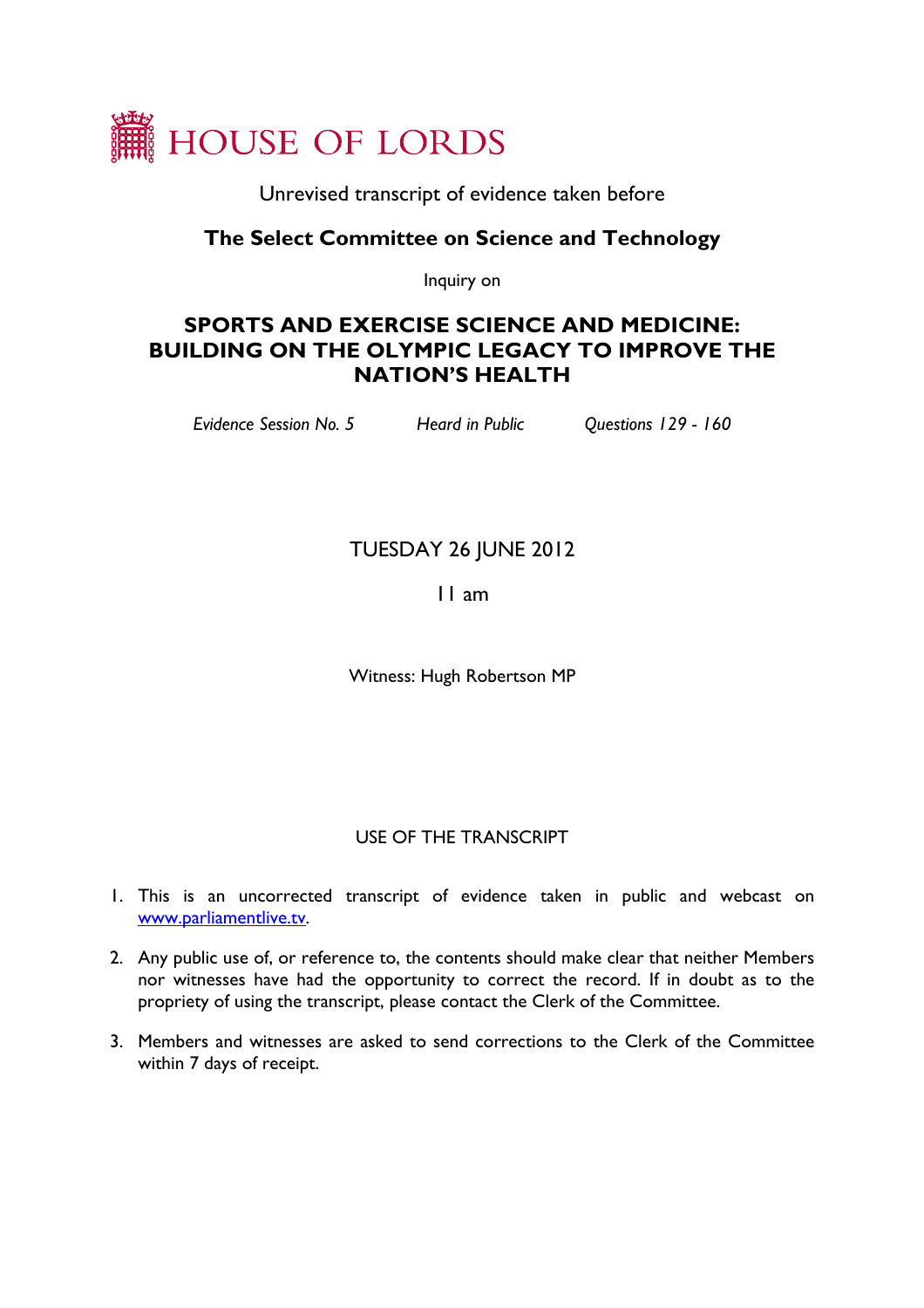Members present

Lord Krebs (Chairman) Lord Broers Lord Cunningham of Felling Lord Dixon-Smith Lord Patel Baroness Sharp of Guildford Lord Wade of Chorlton Lord Willis of Knaresborough Lord Winston

### **Examination of Witness**

 $\overline{\phantom{a}}$  . The set of the set of the set of the set of the set of the set of the set of the set of the set of the set of the set of the set of the set of the set of the set of the set of the set of the set of the set o

**Hugh Robertson MP**, Minister for Sport and the Olympics, Department for Culture, Media and Sport.

**Q129 The Chairman:** Thank you very much, Minister, for making time in your busy diary in the run-up to the Olympics to come and give oral evidence to us. You will appreciate that we spoke to one of your officials in an earlier session, but there are some questions that we would very much like to put to you and we appreciate this opportunity to do so. Just so that everybody in the room is aware, the session is being webcast live, so sotto voce comments will be picked up by the microphones and broadcast to the world outside. To recap on the purpose of this inquiry for the Minister, it is looking both at the science underpinning the improvement in sporting performance—how scientific are the methods that are used by UK Sport and other bodies to improve athletic performance?—and at, importantly, how the knowledge gained in improving sporting performance of elite athletes can be cascaded down to create a healthier nation as part of the Olympic legacy, and what the link between the two is. Clearly a substantial part of this falls to your department, but also reads across to many other departments. I would like to invite you, if you wish to, to make any opening statement, but then I will move straight into the questions.

*Hugh Robertson*: No, use the time available for any questions you have.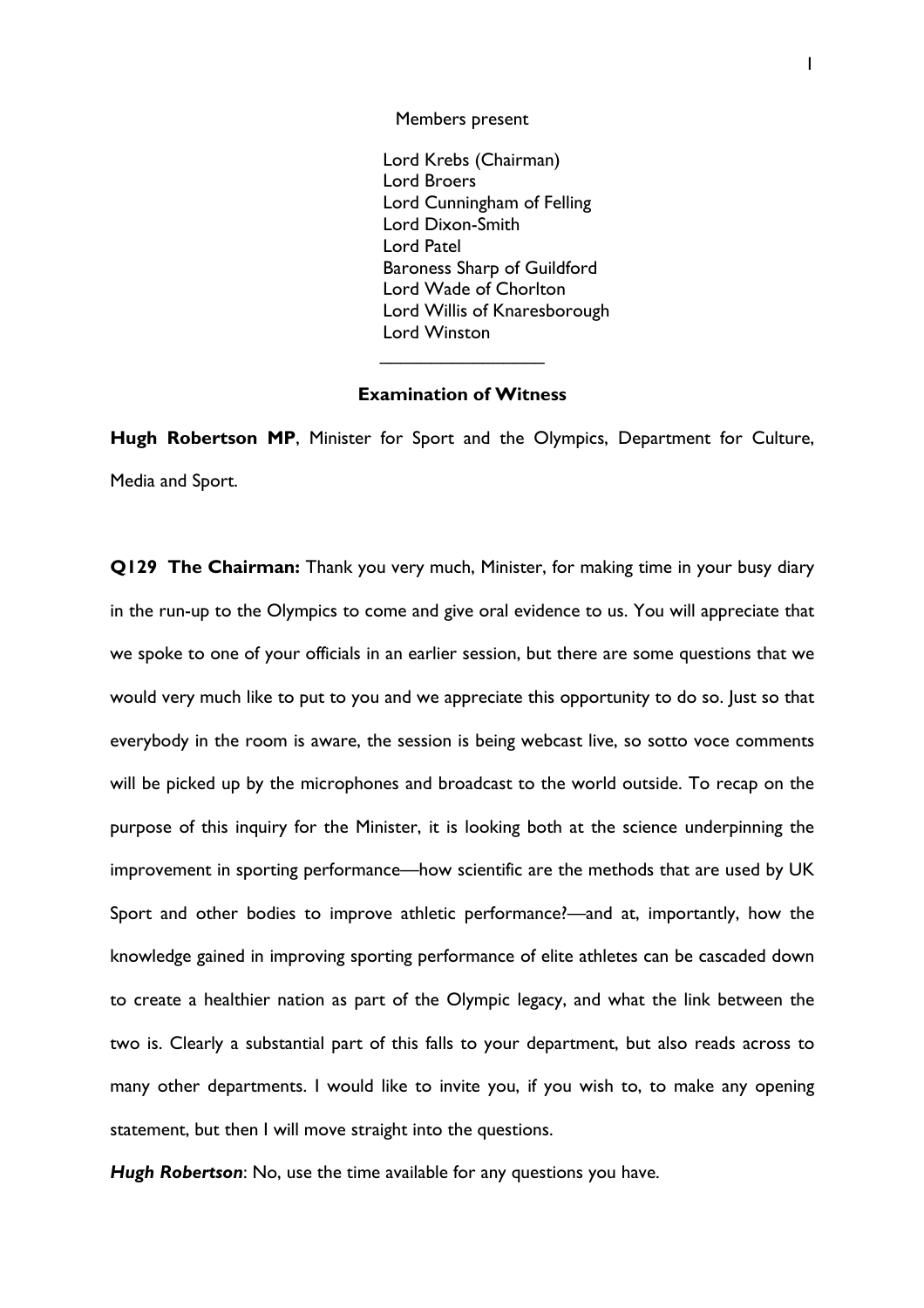**Q130 The Chairman:** Okay. Following on from that brief preamble that I gave, I wonder if you could give us some examples of the work that your department undertakes jointly with others to promote the sport and health agendas.

*Hugh Robertson*: Yes. The start point in all this should be that there was a fairly major change of policy undertaken by the last Government, when James Purnell was the Secretary of State, to move away from using Sport England—one of the four bodies that the sport side of my department funds—to promote health and exercise, and use it instead to drive up participation in sport. There was a clear policy shift from what quite a lot of sports rather contemptuously called "walking in the woods" to trying to get more young people in particular playing football, cricket, rugby, athletics and all the other things that are part of the sports mix. As a result of that, a new process was born called the whole sport plans, under which half of Sport England's money goes to support governing bodies specifically to drive up participation in sports. Therefore, in a sense, the key policy objective is not to make the whole nation healthier but to get more people playing sport, which is a rather different thing. That said, clearly the benefits of getting more people playing sport are pretty well established. I think most people now accept that people who play sport tend to stay fitter and healthier longer and they tend to be happier. There is some evidence that I have seen that they perform better at work or academically and that, through the release of endorphins or whatever, it contributes to a happier nation. If you want me to go beyond that and give you examples of where the department works with the Department of Health, I can of course do that, but it is important to understand that the baseline for all of this, under the whole sport plans, is driving up participation in sport; it is not a bigger drive on the nation's health.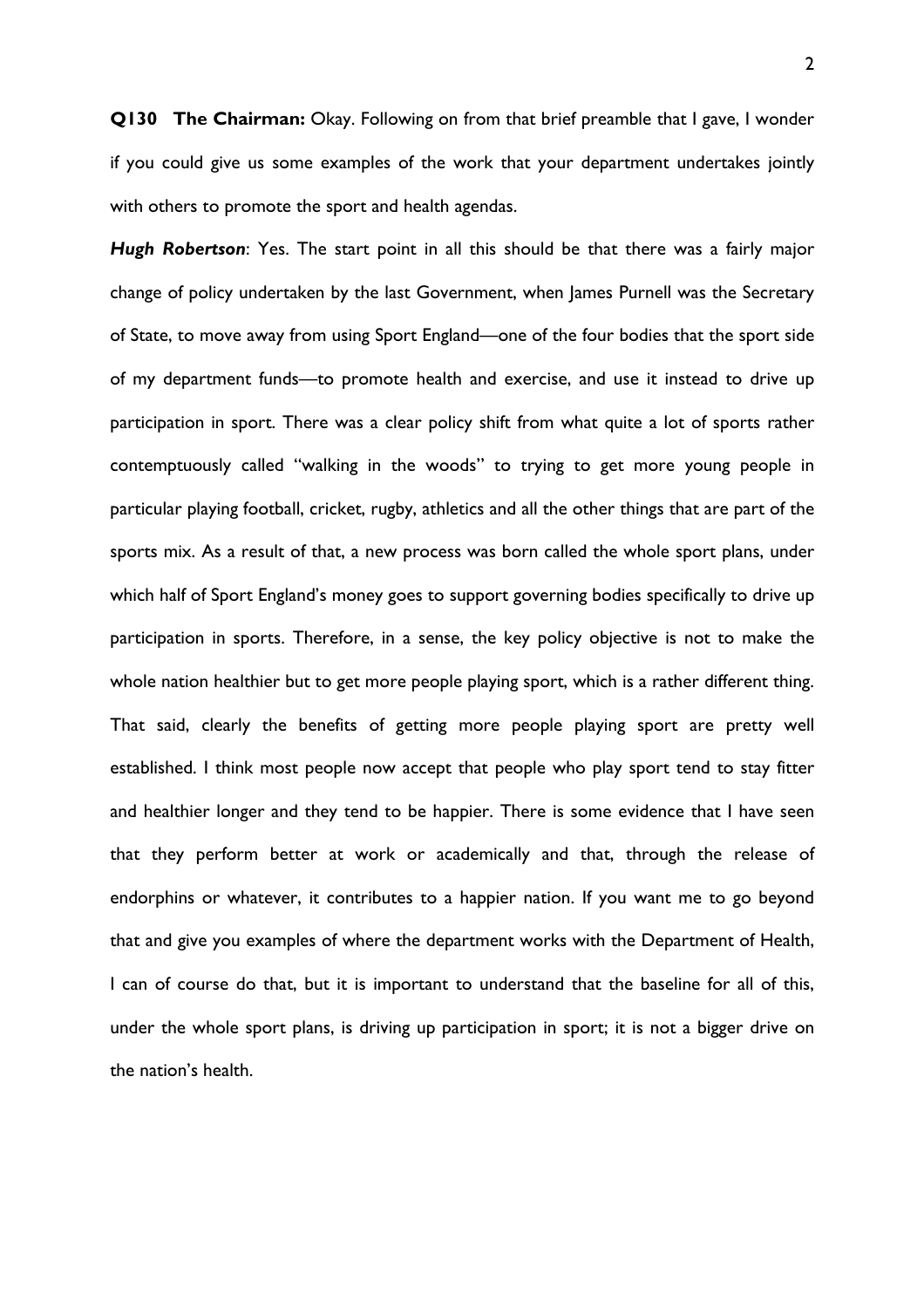**Q131 The Chairman:** Thank you very much for that clarification. These may be early days, but I would like to ask whether you have outcome measures of whether participation rates are going up and what the scale of the increases are.

*Hugh Robertson*: Yes, there is a survey conducted on behalf of Government called Active People. The most recent results were released last week. If I give you the best outcome figures from this, they show that, since 2005-2006, there are an extra 1.3 million adults who are taking part in sport at least once a week. Therefore, since the bid was won, there has been a noticeable increase in sports participation.

I should put a heavy health warning on that: successive Governments have found this a particularly difficult nut to crack. A good start point was the introduction of lottery funding, which pretty much transformed this whole area. If you look at the period since the National Lottery funding appeared, for a long time the dial did not move at all. There were various approaches—"We'll try to do the nation's health and get them all walking, running and cycling". There was initially an attempt to do it through local authorities by providing more sports facilities. That did not really shift the dial. Then we moved on to this greater health agenda to get people walking, swimming, cycling and running. That did not really shift the dial very much either. That was the point at which James Purnell switched to the new whole sport plan policy, a policy switch that, in opposition, we absolutely supported and have continued in government.

If I am honest, the first four-year cycle of that has demonstrated once again just how difficult this is to do. A lot of sports thought you could crack this by simply laying on extra coaching sessions. That has not proved the case. That very often drives revenue through the turnstiles. If you are Rugby League, for example, and you lay on a series of Rugby League taster sessions, that very often encourages more people to go and watch Rugby League; it does not necessarily encourage them to play it, Saturday in, Saturday out, at a club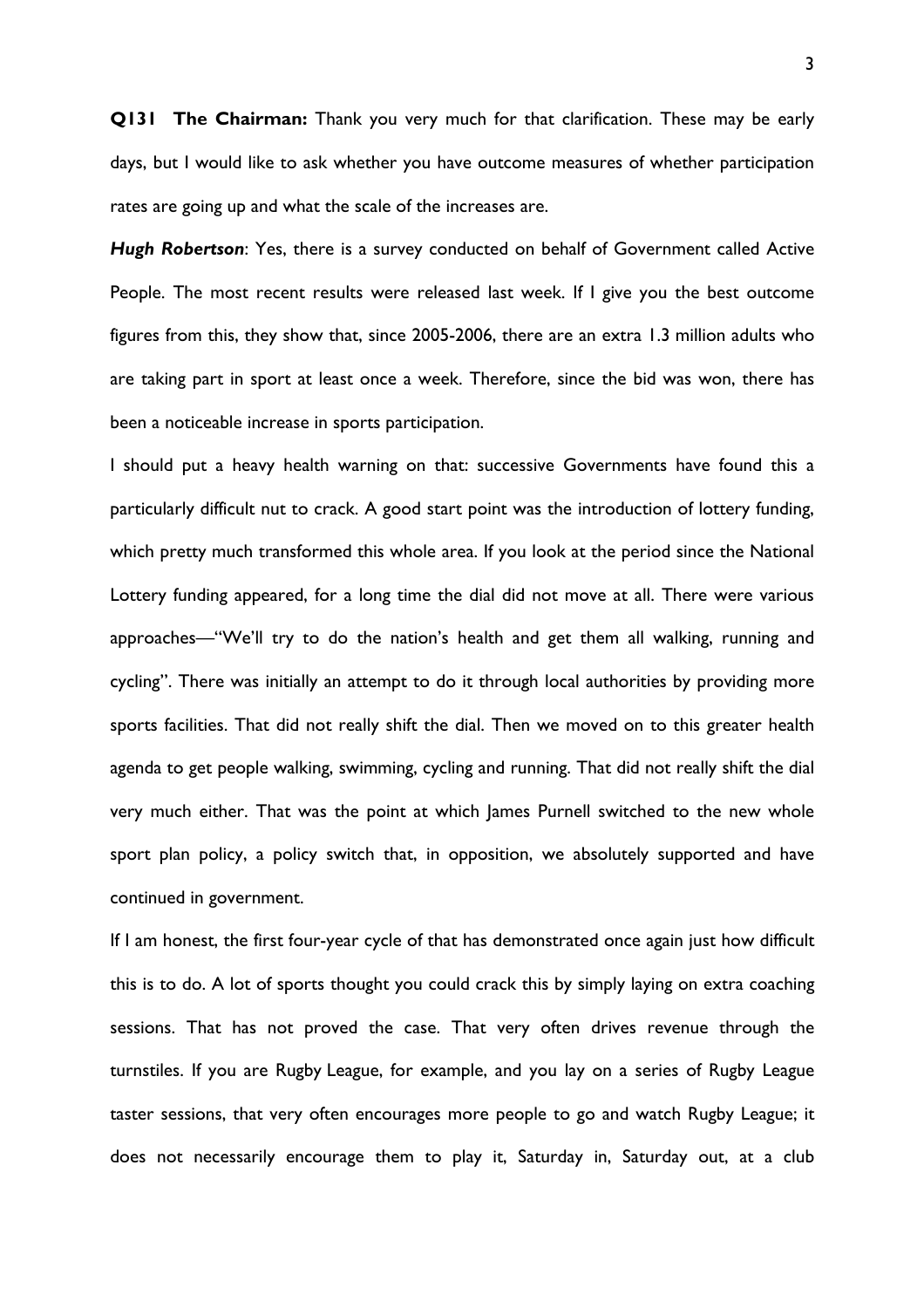administered by the RFL. The Chief Executive of British Swimming, David Sparkes, said to me that there is a whole consumer influencing piece here about how you get families or individuals to go into a swimming pool that is not simply about laying on a breaststroke-coaching session in the local pool. That is part of it.

We also set the bar too high initially by trying to measure this against three separate incidents of exercise a week. When I was playing hockey at any reasonable level in my 20s, we used to train on Tuesday night and play on a Saturday, so I would have failed that measure, even though I was playing in a top hockey league. Then we picked, straight after the Olympics was awarded, this rather arbitrary figure of 1 million, which was never scientifically based at all. Finally, we measured it solely through using fixed-line telephone surveys, in an era when hardly anybody under the age of 30 seems to have a fixed-line telephone any more. We have really made this very difficult for ourselves and, as a result, the figures have taken some time to shift.

**Q132 The Chairman:** Could I, before moving on to other items, just ask one follow-up question? You offered to give us some specific examples of working with other departments. I wondered, particularly in relation to children, about your work with the Department for Education, and how that is encouraging the uptake of sport in schools. I also wonder whether you have any links across to BIS and the research councils, or to the MoD—there are important issues about fitness in the armed services. Are those linkages at all relevant?

*Hugh Robertson*: The first thing I should probably say to you, Lord Chairman, is that—this is going to sound an awful thing to say and I am just turning over in my mind how to put it. Please understand that, for the last six months, almost every minute of every single day of every single week of every single month has been spent trying to organise the world's biggest sporting event. We are involved in the biggest construction project anywhere in Europe, the largest logistical exercise a country undertakes outside a major world war. This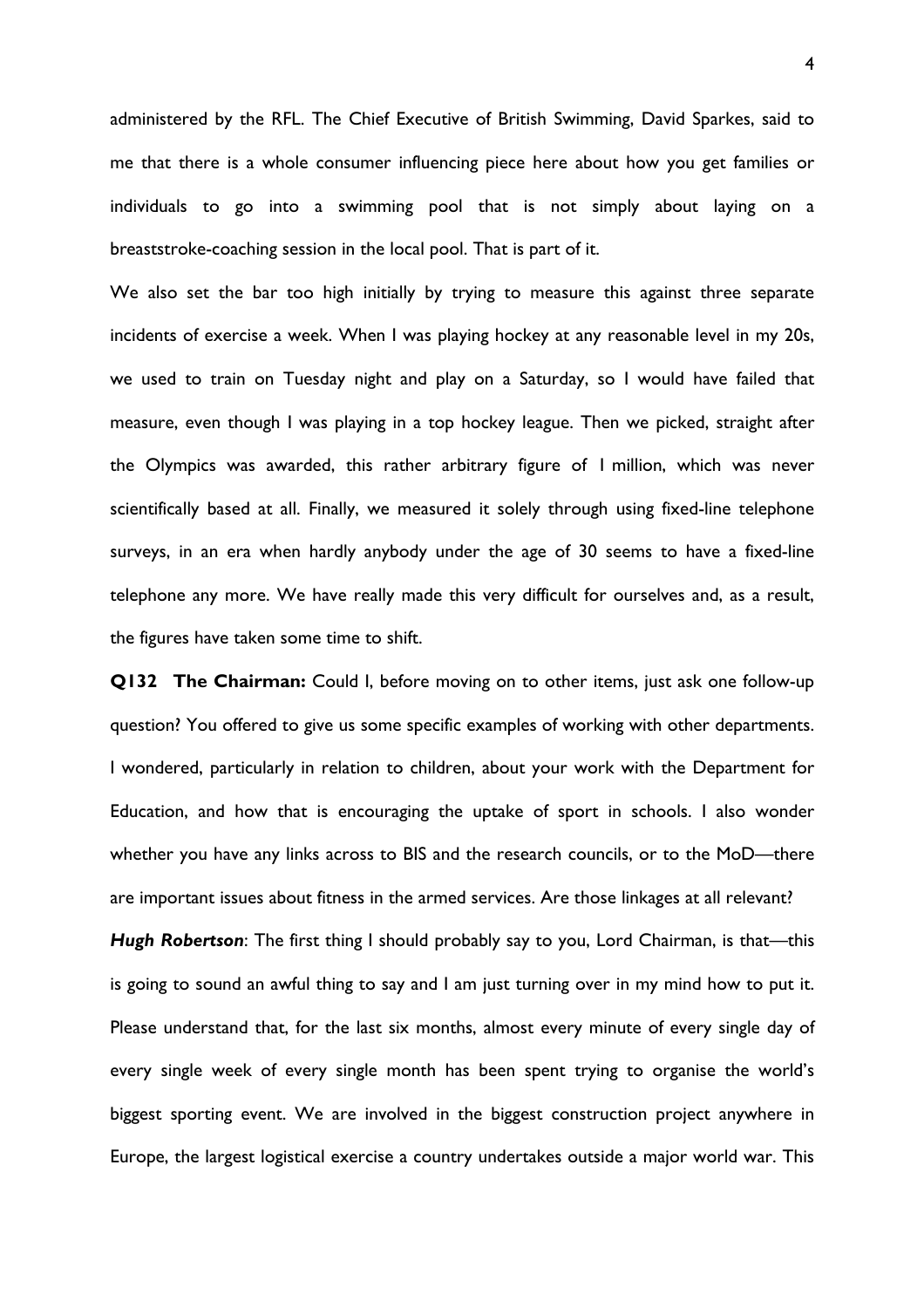is taking a huge amount of ministerial and departmental time, so we are in a slightly unusual period at the moment. You would understand why for this country it is incredibly important we get this right. To give you an example, we have had to cancel four meetings this morning to find time to do this and take civil servants off the organisation of the London Olympics to prepare for this Committee. I do not say that in any unpleasant or awkward way, but it is just that the department is entirely centred on delivering this massive national event, so many of these things are at the moment possibly not getting the attention they might get if normal traffic were there.

I will give you some examples of things that we do with other departments. The Department of Health is very closely involved with funding many of the school games co-ordinators at the moment. The new youth sport strategy, which will pick up the next round of the whole sport plans, was devised in very close consultation with the Department of Health. They fund the Change4Life clubs, which are specifically targeted at primary schools, where we feel at the moment that there is a particular need to take further action. The Department for Education has, for the very first time, made PE a compulsory curriculum subject, one of four in the curriculum review.

I spent 10 years of my working life in the Ministry of Defence and quite a lot of that, when we were not soldiering, playing sport. There is no particular tie-up between us and the military. From my own experience, the military keeps people fit quite efficiently on its own. In the regiment I was in, every single morning we used to start with some form of physical exercise for about an hour, so they are probably quite good at doing it without any intervention from us.

**Q133 The Chairman:** I wondered whether the flow might be the other way—whether there are lessons from the MoD.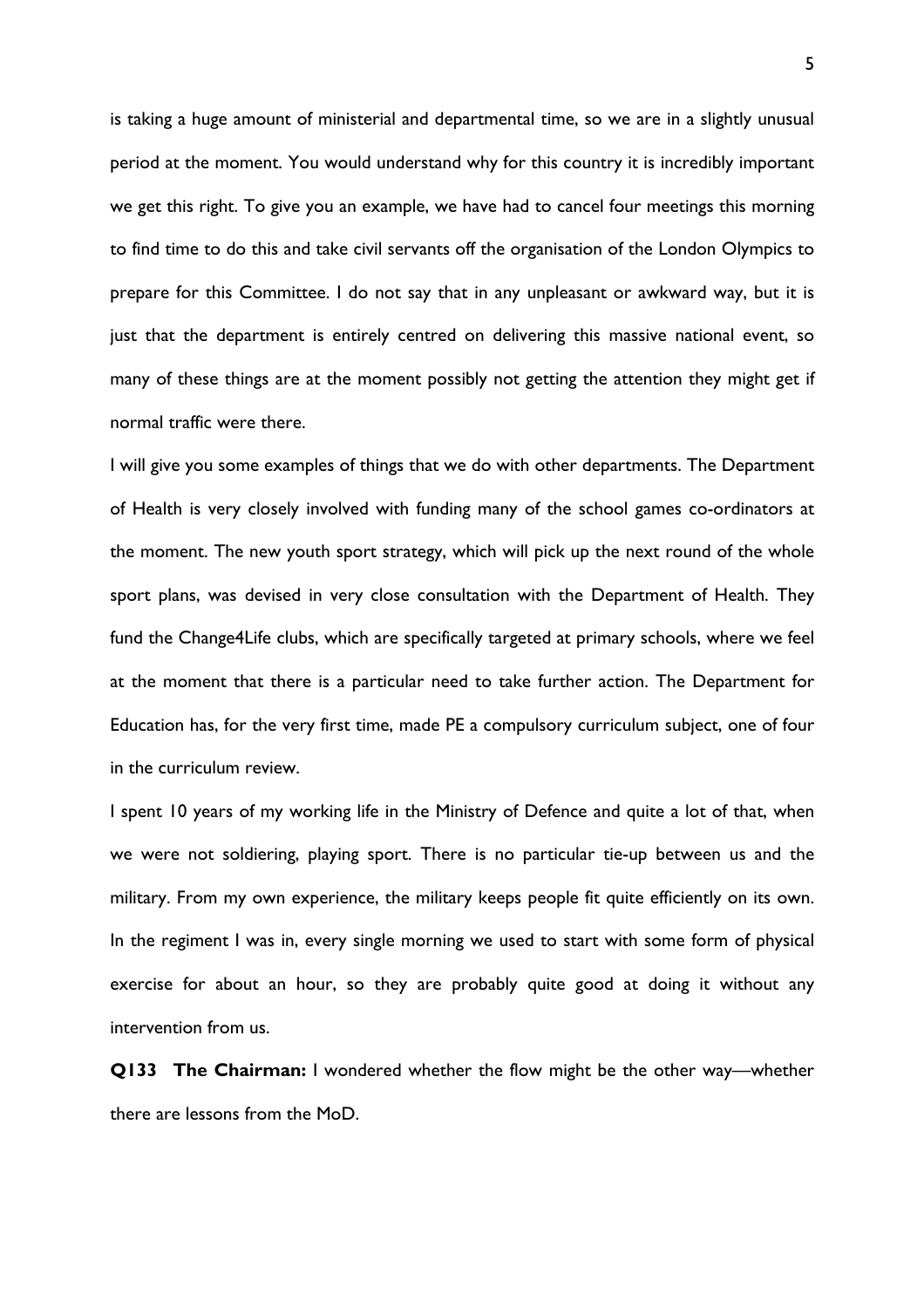*Hugh Robertson*: It would be lovely to get the entire population out for an hour's physical education first thing in the morning. You can, in a sense, see some of the connections with the number of military training companies. You can now see people who have that sort of background operating in the parks and open spaces of London of a morning. Actually, there is quite a lot of interchange between the military and elite sport; many of the disciplines that you learn in military life are very easily transferable to elite sport. There are of course an increasing number of injured servicemen coming back from Afghanistan who are finding a way forward through Paralympic sport. Probably for the first time since we started the Paralympics in 1948, we will in 2012 see a significant number of injured servicemen taking part in the Paralympics. Those sorts of connections are there. However, do we formally meet once a quarter with our colleagues in the Ministry of Defence to discuss this? No, we do not.

**Q134 Lord Cunningham of Felling:** Minister, when James Purnell made this qualitative and quantitative policy shift, which you supported, did it affect the science budget of the department in any way adversely?

*Hugh Robertson*: Of course I was not in the department at the time, so I do not directly know the answer to that, but I would doubt it very much. As a Minister, I fund four bodies: UK Sport, which does the elite high-performance stuff; Sport England, which does the community stuff; and then a relatively small amount goes to UK Anti-Doping and to the Sports Grounds Safety Authority, but the majority of funding goes to UK Sport and Sport England. The majority of scientific research lies inside the UK Sport budget, where it is done not quite in a cloak-and-dagger way, but there are commercial linkages with Formula 1 teams and all the rest of it. We can look at the technology that is used in Formula 1 cars and use it for cycles and all the rest of it. We do not advertise it heavily, for obvious reasons, because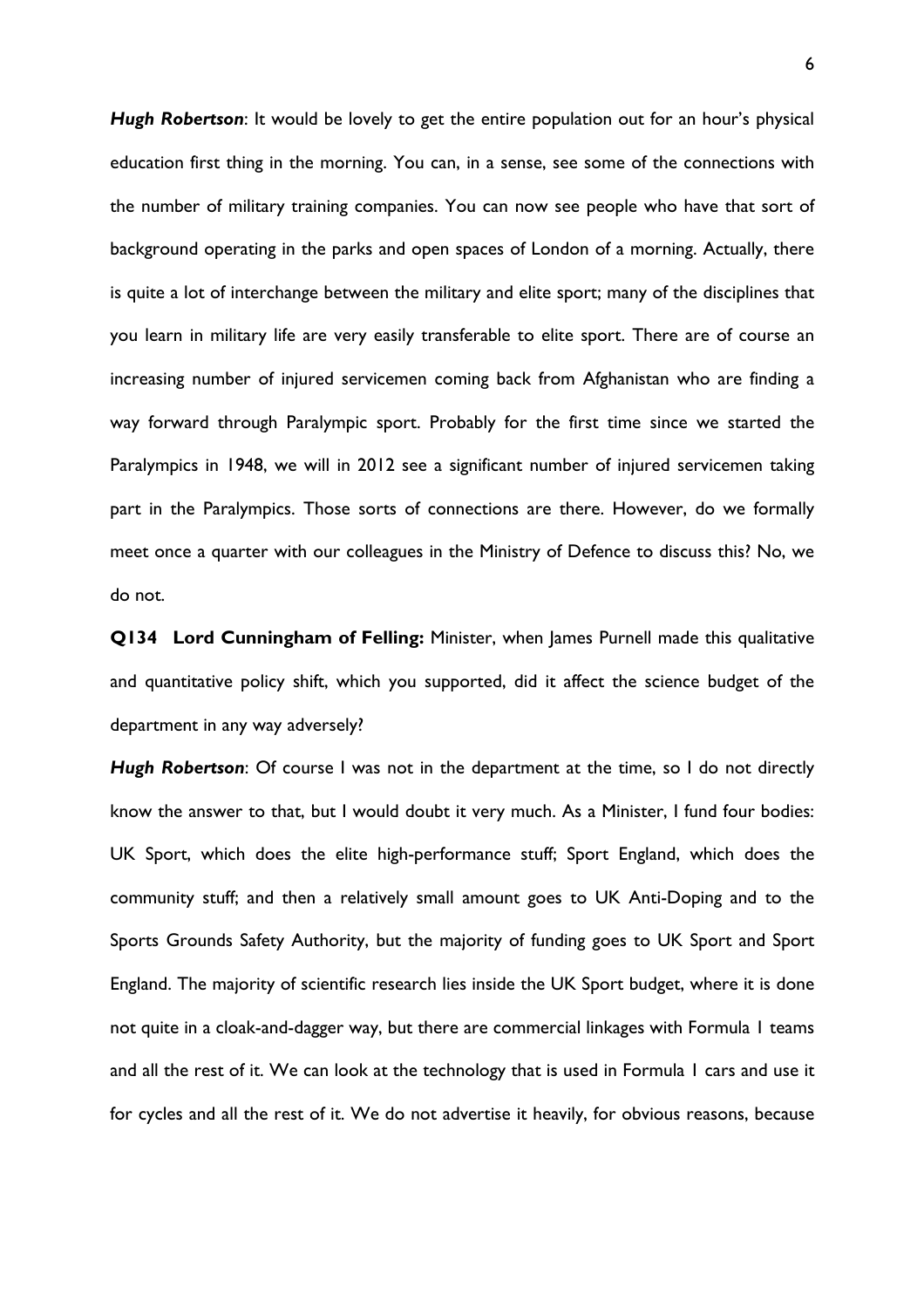this is a very competitive area and we would not want our international competitors to know exactly what we are doing.

**Q135 Lord Cunningham of Felling:** I understand that point, but how do you then ensure, in so far as it is possible to ensure, that the funding of the science commissioned results in the highest possible quality of research being done?

*Hugh Robertson*: That is really a question you would need to address to the Chief Executive of UK Sport over her particular science budget. It is a live debate at the moment about how we assess the contribution that UK Sport has made. They would argue pretty strongly that they have just about the toughest assessment of any department in government, because everybody looks at the medal table at the end of the Games and they are the agency that funds that. If we are up or down from 47, which was our total in Beijing, people will arrive at their conclusions accordingly. It is a very, very tough figure. The figure you need to remember to understand this is 0.87 of a second, which is the time difference that separated our last four gold medals from their silver counterparts in Beijing. I have not picked four; that was the last four. It is a game that comes down those fractions of a second. So, do we as a department formally assess the quality of the scientific research undertaken by Formula 1 companies that, for example, transfers to British Cycling? No, we do not; that is done by UK Sport and we do not personally assess that in the department.

**Q136 Lord Cunningham of Felling:** Are you content that UK Sport has the competence to be left with making that judgment?

*Hugh Robertson*: Yes, I am. Indeed, you might say the success of the British cycling team in recent years would give you enormous confidence that that is the case.

**Q137 Lord Winston:** You have made, as everybody does, the assertion that sport is good for health and that is where we start, of course, but we are quite interested in the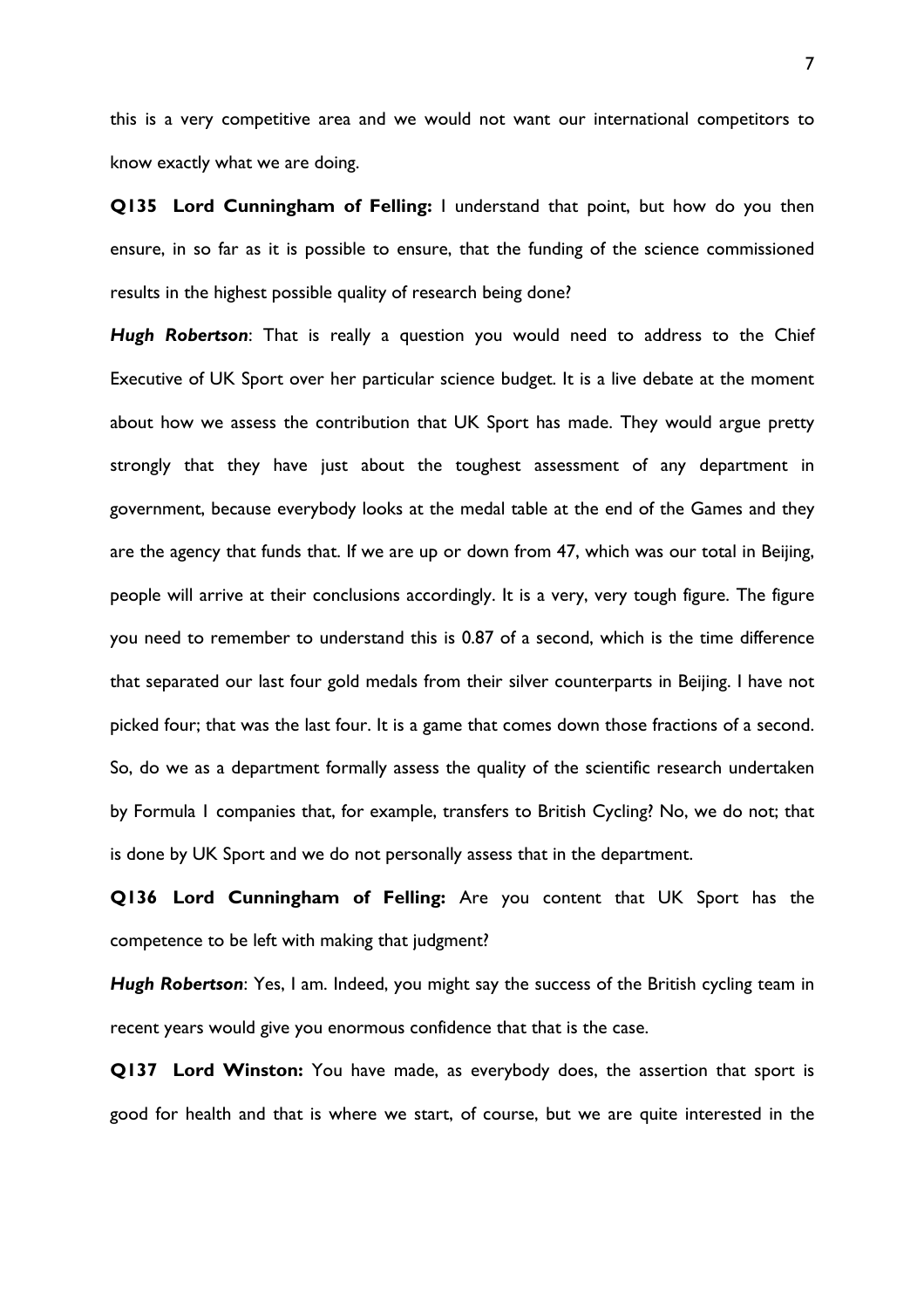metrics. We have to look fairly carefully at just how valuable it is. I wonder if you could help us; who advises you on the science?

*Hugh Robertson*: The metrics of the impact of exercise on public health are entirely the province of the Department of Health.

**Q138 Lord Winston:** Why have increasing participation in sport? How valuable is that if you do not know whether the metrics are working and it is not ongoing?

*Hugh Robertson*: Because we believe, as previous Governments have done, that to get more people playing sport is, in itself, a worthwhile objective. I think you are trying to tie me into an academic discussion. The question of whether keeping fitter longer will prolong somebody's life and mean that they are less of a drain on the National Health Service, which I think is where you are heading, is not an exercise that is undertaken by my department, but it is one that is undertaken by the Department of Health.

Lord Winston: I do not think fitness has anything to do with the health service actually. What the health service does is treat ill people, which is rather different.

*Hugh Robertson*: As I say, you are having this discussion with the wrong man, because I am not the Public Health Minister, but—this is not something that politicians ever like to get caught saying publicly—I have heard it said that people who are fit stay healthier longer and die quicker.

**Q139 Lord Winston:** If I may just ask one other question, you mentioned the 1.3 million now actively involved in sport. How do you define "sport" in that context?

*Hugh Robertson*: One 30-minute incident of sport a week.

**Q140 Lord Winston:** What would that include? Is chess a sport?

*Hugh Robertson*: No, chess would not be a sport, neither would walking. There are running, cycling and swimming. Indeed, one of the interesting things about the statistic is that there are an increasing number of people in particular undertaking four activities—running,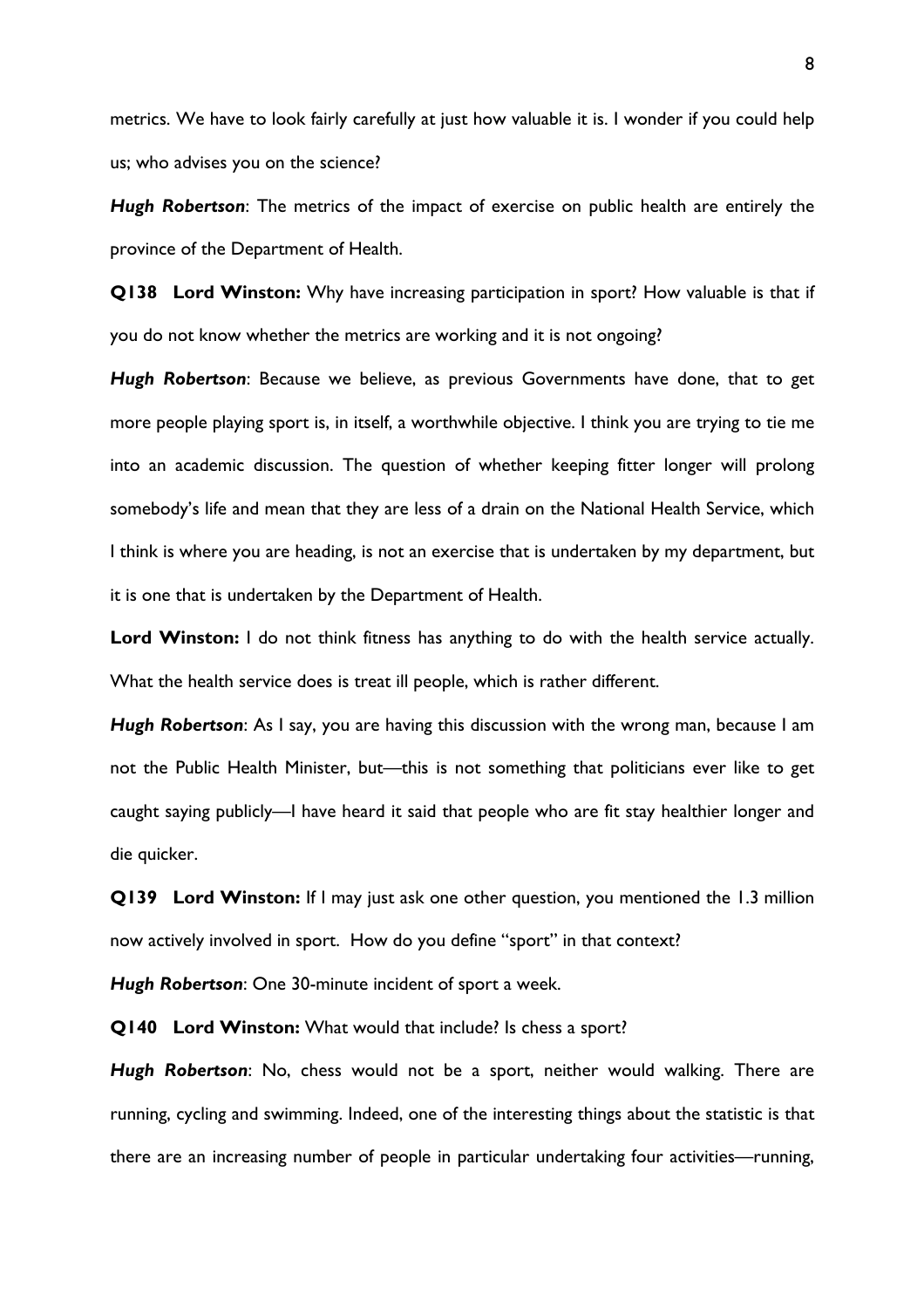swimming, cycling and small-sided football—and the participation figures for the big team sports have remained pretty fixed.

**Q141 Lord Winston:** If there were to be an assessment of primary school children, for example, who do you think should do that?

*Hugh Robertson*: The Department for Education. In my department, we have no remit whatsoever. We have crossed this with both the new youth sport strategy and indeed school games, where we have used our position leading on the Olympic legacy to decide that one of the key features of an Olympic legacy should be a—you cannot call it "Schools Olympics" because of the branding and IP rules—UK school games that gets as many children as possible in the school system involved in competitive sport. That is as much about driving a legacy from the Olympics as it is about the wider public health agenda. However, there is this assumption underneath it that, if you can get more people playing sport, that leads to a fitter, healthier and happier nation.

**Q142 The Chairman:** Earlier on you said "we believe" that is the case. I hope it is more the belief that there is some evidence that it is the case. I just wanted to go back to the question that Lord Cunningham asked about UK Sport. You said, as indeed the Chief Executive of UK Sport told us, that their focus is on the outcome of medals, but to me that slightly begs a question. If a scientific approach can help to increase the medal performance at the Olympics, surely science has an important role to play. I just slightly think that going to the medals as the outcome and saying science does not matter or we are not focused on the quality of the science misses a key link in the chain. One ought to ask the question: do the countries that do very well in the medals table have a better scientific basis for improving athletic performance? Is that not a concern to you, as the Minister for Sport, that there should be a sound evidence base to understand how UK Sport is going to achieve its objective?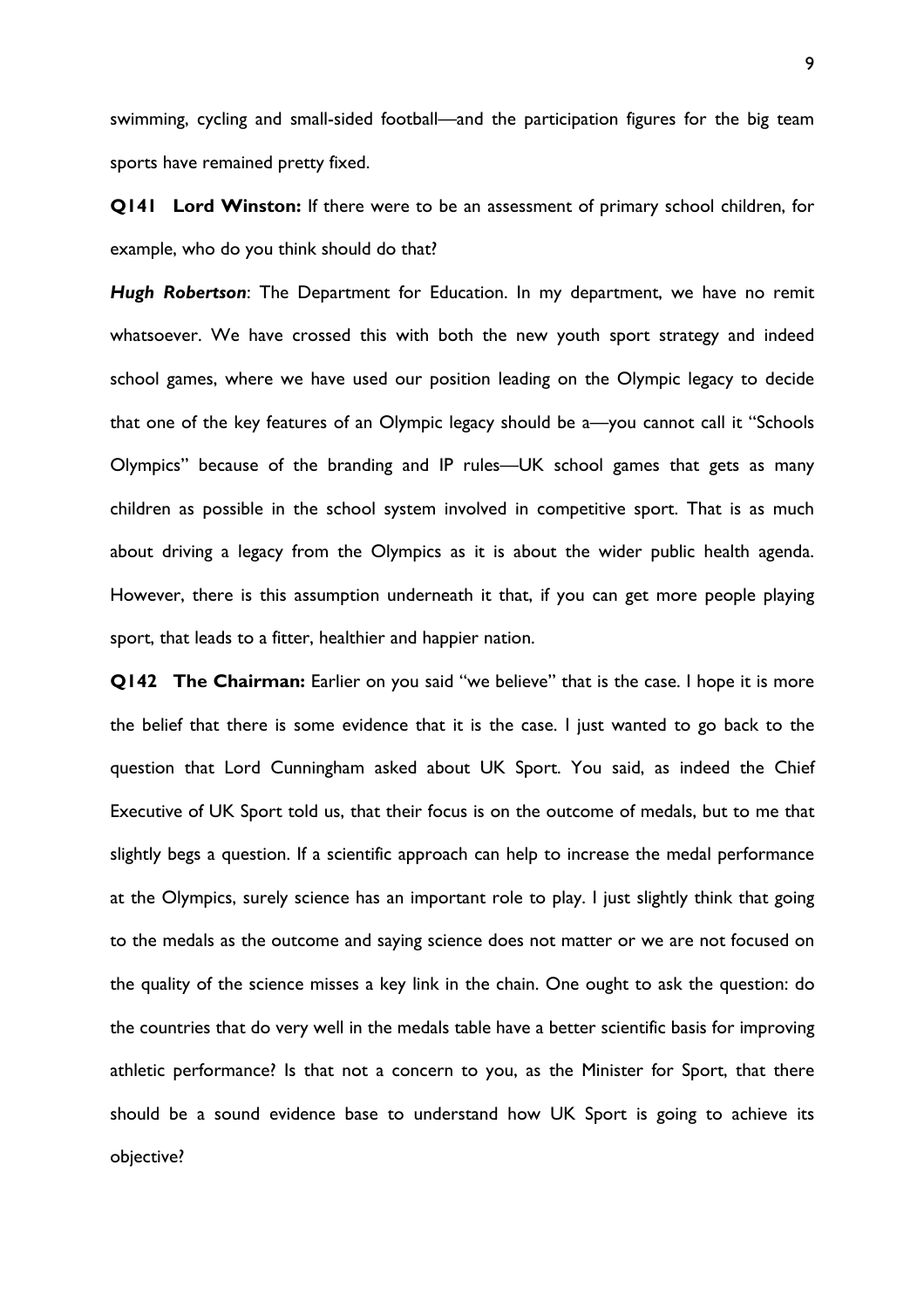*Hugh Robertson*: I think you may have extrapolated more from my answer than I intended. If I have misled you or given you the wrong impression, I apologise. There are a number of things in an elite athlete's make-up that give him or her the very best chance of winning a gold medal. If you were to ask this question of Lord Coe, who has of course won two of them, he would say that there are four vital components: structure, money, coaching and mental toughness. The question of science is one of the factors that influences structure the way that that science is used in the way that the sport is set up—and clearly has arguably a bigger impact on coaching, because a really good coach, among the range of things in his or her armoury, will want the greatest scientific expertise at his or her disposal. He will also want nutritional advice; the very best medical care; mental conditioning to get an athlete's brain right; the right sorts of support mechanisms to look after that athlete's family and those around him; the right conditions; the right post-athletic recovery; and so on and so forth. Science clearly impacts on all of those, and there is an extremely good body that does this for us, called the English Institute of Sport, which brings together the sport and exercise science disciplines.

However, out on the end—which I thought was the question I was asking—there is also this research arm that UK Sport has, which works with others in the commercial world to try to redesign and redefine some of the tools that our athletes use. There is work that is done with the rowing crews; there is work that is done with the cycling squads. When you are dealing with 0.87 seconds over four medals, if you can shave a minute bit off the weight of a cycle by using a less heavy paint, for example, that makes a difference. Without going into it in too much detail—I am not holding out on you, but the Australians would be very interested to have this information—there is a small box of tricks designed by one of the Formula 1 teams that you clip down the back of a saddle, which gives you information that previously could only be collected by two panniers' worth of kit that used to sit over the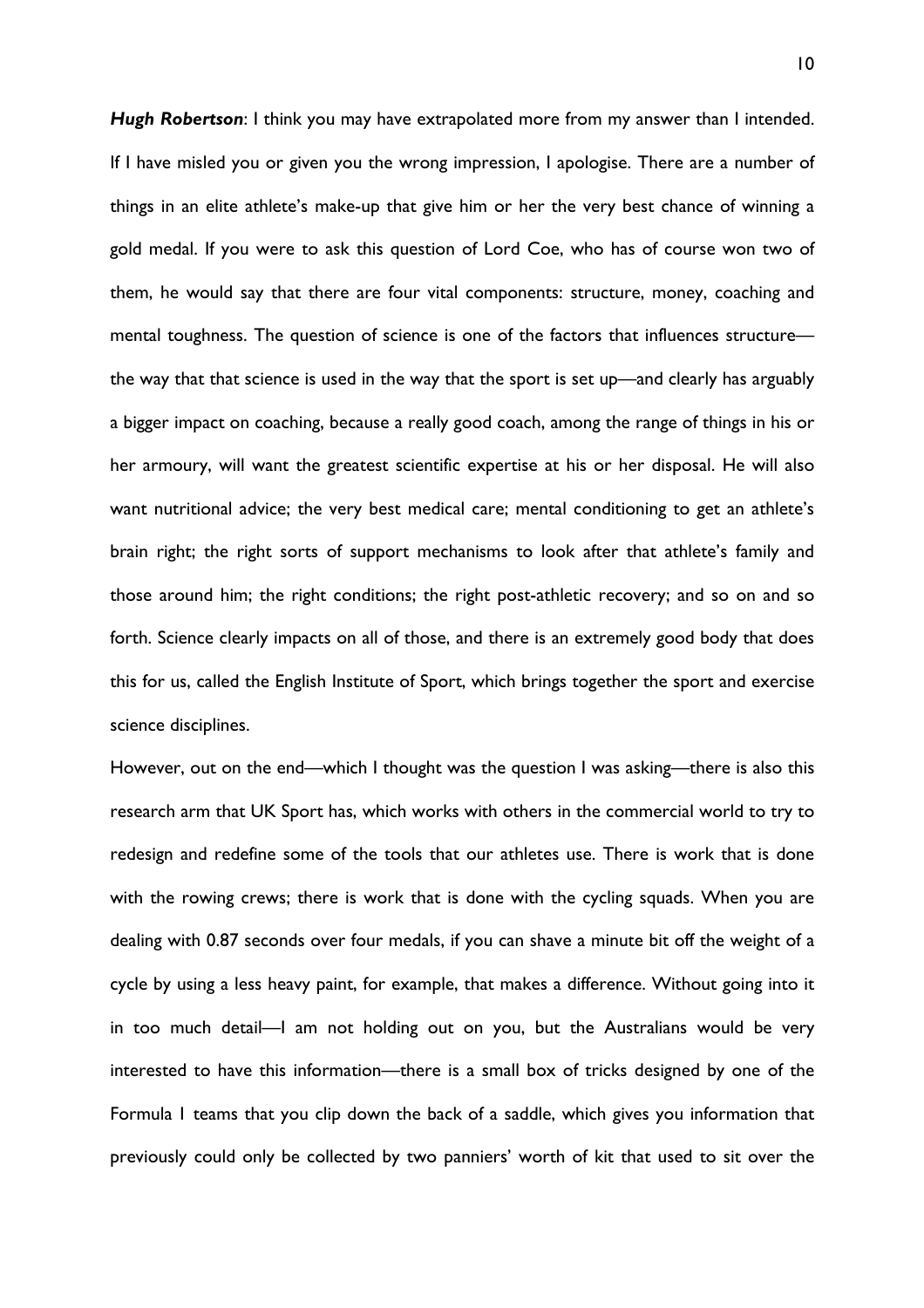back wheel. That allows you to measure very exactly the amount of power that a cyclist generates over the crucial first 10 or 15 yards of a race, which very often determines the end result of it. That sort of very detailed work is done by a lot of our firms. BAE Systems and the Formula 1 teams are very closely involved in this. However, I would be nervous about going into that in too much detail, for reasons I hope you would all understand.

**Q143 Lord Wade of Chorlton:** You have given a very detailed explanation of all the input that needs to go into producing an elite sportsman, so that somebody, as a result of all that attention, becomes a gold medallist, but how does that help the rest of us keep fit? It is not going to do that for me.

*Hugh Robertson*: It may not but, if I might be cheeky, if you were 15 it might. That is a cheeky answer and I apologise.

### **Q144 Lord Wade of Chorlton:** Does it make a 15-year-old fit?

*Hugh Robertson*: Again, it is quite difficult to say that the appearance of X or Y athlete in X or Y school ensures that all those 15-year-olds then play baseball once a week. That is quite a big leap, but there is no doubt whatsoever that, if you want to publicise a sports participation scheme, by far the best way to do it is to get some young role model to whom children relate to do it. One of the interesting things is, actually, that that does not always have to be a sports star. Given the nature of society these days, if you get a children's television presenter or a pop star, it can have a not dissimilar effect.

I will give you an example of where this has worked. The Hampshire Cricket Board, when I was in opposition—so this would be two or three years ago—told me they had really struggled to reach out to the ethnic populations in and around places like Portsmouth. They had tried every manner of outreach programme you could possibly devise. The moment they put Wasim Akram, the Pakistan test cricketer, in a park on a Saturday, the thing filled up. That is simply because young children relate to major sports stars.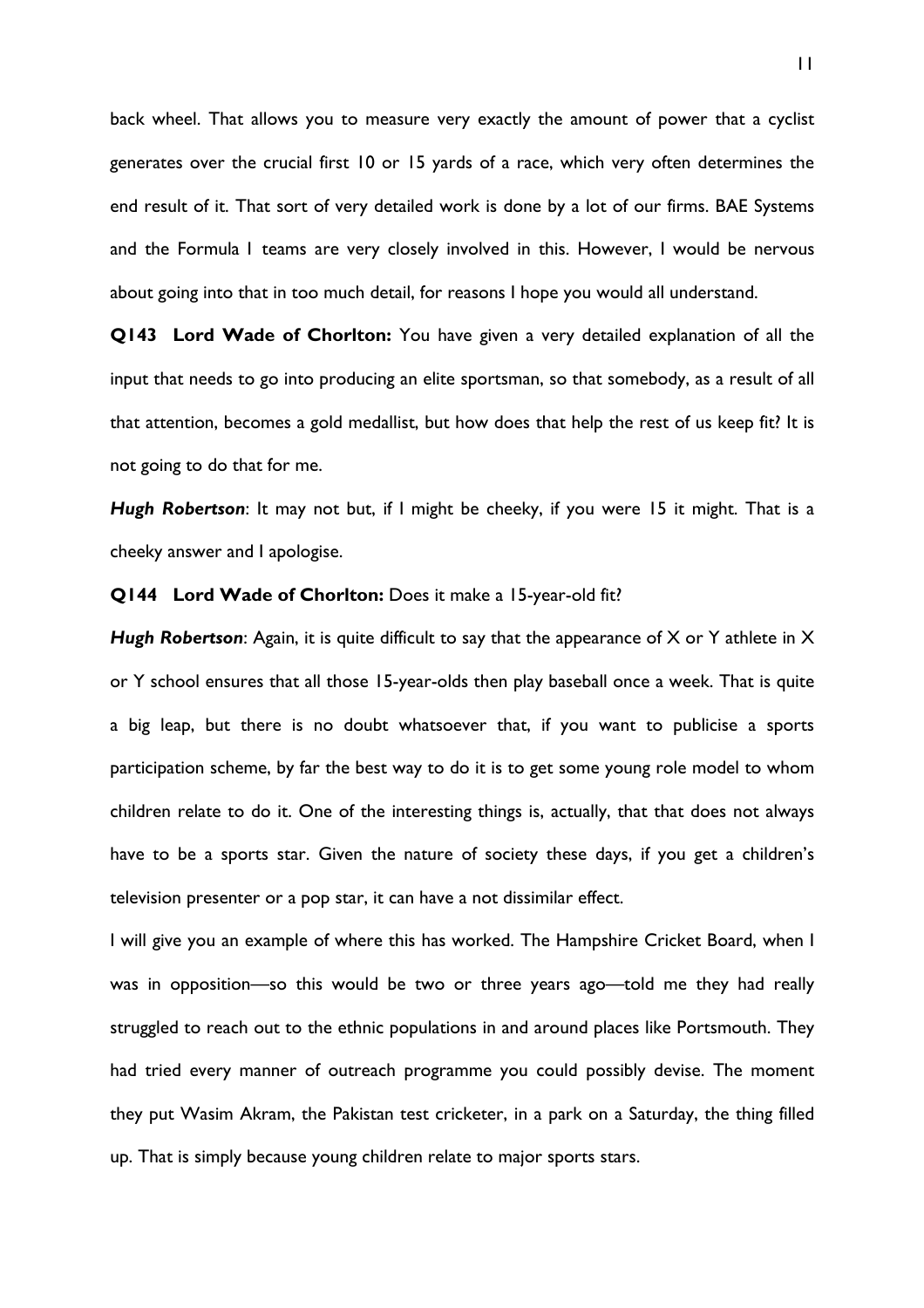Lord Wade of Chorlton: Great heroes that other people follow—that is what you believe.

*Hugh Robertson*: Correct, I absolutely do believe that. I have seen it time and time again. I took part in a coaching session undertaken by Frank Lampard on a housing estate. There were youth workers standing around saying, "We have never seen this level of interest," because you get a hero, somebody to whom they relate, and they will turn out to see them. It is part of celebrity culture and all sorts of other complicated things like that, but it does work.

**Q145 Baroness Sharp of Guildford:** You have talked quite a lot about the impact of the Sport England strategy, but their youth and community strategy actually stretches through to 2017, with the aim that "sport becomes a habit for life for more people and a regular choice for the majority". You have talked a little bit about that already. I wonder whether you could tell us what DCMS is thinking about in terms of taking this work forward. In particular, given that it does stretch through to 2017, how will you use the legacy of the Olympics to make sure that the strategy does not get lost?

*Hugh Robertson*: First of all, the strategy has not yet started. It is out for consultation at the moment. Indeed, the new measurement strategy of concentrating on one week is out for consultation at the moment. It stops in August. We are also under a series of contractual obligations with the sport governing body under the first round of whole sport plans, and that does not work its way out until the beginning of next year. This is a 2013-2017 strategy that we hope builds on the lessons we have learnt in this strategy. Crucially, it includes a much greater element of payment by results. We have started for the first time to take money away from sports that have underperformed, and indeed have done that. I have seen a series of chief executives whose sports have underperformed and then we have taken money off them and reset their targets as a result of that underperformance, so there will be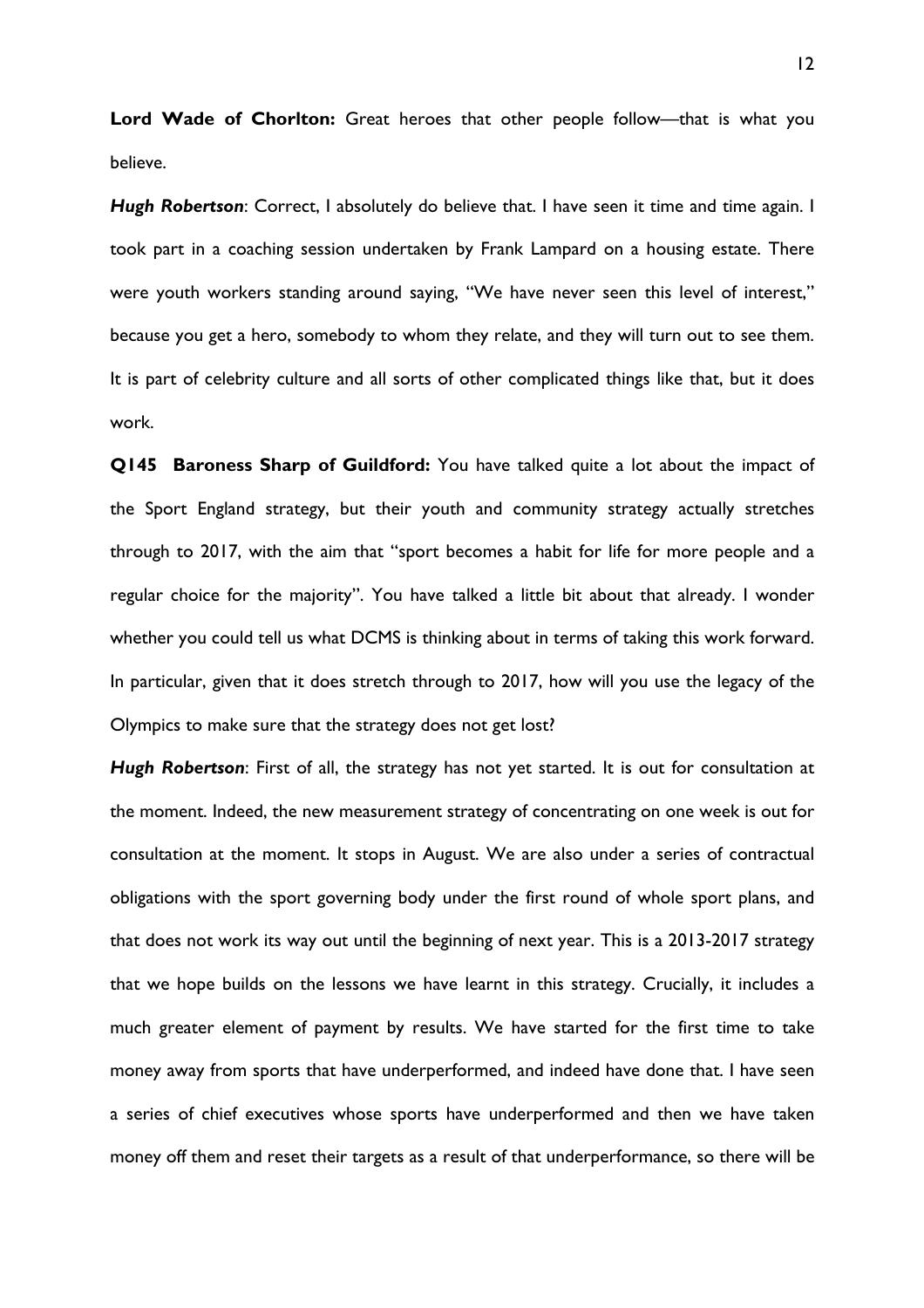a much greater element of that. There will be much greater attention on trying to get people out of school and into community sports.

**Q146 Baroness Sharp of Guildford:** So the targets here are set in terms of participation.

*Hugh Robertson*: They are indeed, yes. The targets will be set in terms of absolute numbers of people that those sports have to agree on. The process involves us going out to them and them coming back with what they can achieve. I do not know if you have picked up this debate about the 1 million target, but it is popularly held out there that the 1 million target has been abolished. Actually, that is not quite true. Instead of Government setting a target and then telling sport to meet it, we are trying this time to do it the other way round: to go out to sports and say, "Here is a pot of money. What can you achieve with this?" It may be that the aggregate total of that is somewhere near 1 million, but we will not know that until we have been through the process.

**Q147 Baroness Sharp of Guildford:** Are you working here with the Department of Health and DfE?

*Hugh Robertson*: Yes, we are. Clearly we are going to need a lot of buy-in from DfE to get people out of school. There are two great challenges that British sport has failed in the last 25 years: increasing participation steadily, year on year; and getting people out of school and into sport. People have been talking about the post-school drop-out for all the time I was shadowing this in opposition and all the time I have been a Minister, and it is particularly severe among women, if I am brutally honest. Tackling that is absolutely at the core of what we are trying to do here. People go through a series of cycles of sport in their life—they probably play a lot of it in their 20s, then they get married and have young children and it drops off a bit, then they pick it up when their children start playing sport and so on and so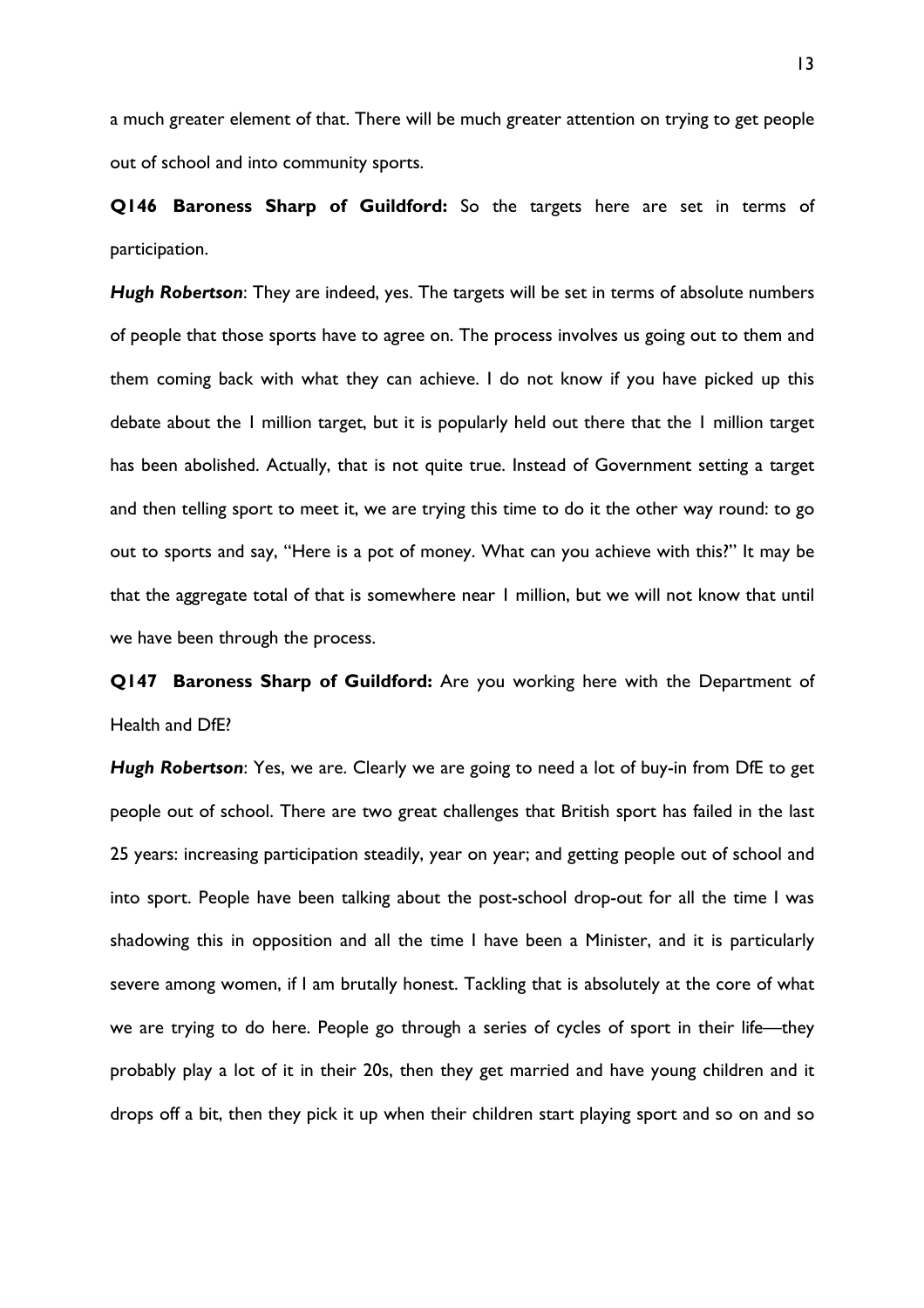forth. All that happens, but the hope is that, if we can capture people a bit younger than we have tried in the past, that is going to help.

**Q148 The Chairman:** Can I just pick up on this? As you said earlier, the emphasis is on participation in sport, and sport does not, for example, include walking. If you are looking for health benefits to the nation and to individuals, then the crucial thing may be exercise, as opposed to sport. Walking could yield the benefits you referred to—happier, healthier, longer-living and more gracefully-dying individuals. It does not mean to say they have to play rugby or cricket; they might do it all by walking. Why this focus just on sport rather than on exercise?

*Hugh Robertson*: That would probably be a question you might need to address to James Purnell, but we supported it in opposition and I drove that process, because it did not seem as if this greater policy of trying to get everybody to do three half-hours of exercise a week was shifting the dial in any way whatsoever. The sports were saying to the then Government, in no uncertain terms, "We cannot get our hands on this money. We cannot run schemes that we think will increase participation in sport. This is all too vague and too waffly, and it is not getting us anywhere." The Department for Culture, Media and Sport is a very small department in spending terms, up against the mighty Department of Health. We were actually spending a tiny sum of money, strewing it all around the place on these various increasing exercise schemes, and it was not really having any impact. To be fair, if you look back, if not at this Committee then at a number of other Committees such as the Public Accounts Committee, in the last Parliament the department was very heavily criticised for this rather untargeted and unfocused approach.

**Q149 The Chairman:** This is slightly odd to me, because we heard from Dame Sally Davies, the CMO, all about the Department of Health guidelines, which are to do 150 minutes of moderate exercise—not sport, but exercise, and that includes walking—or to do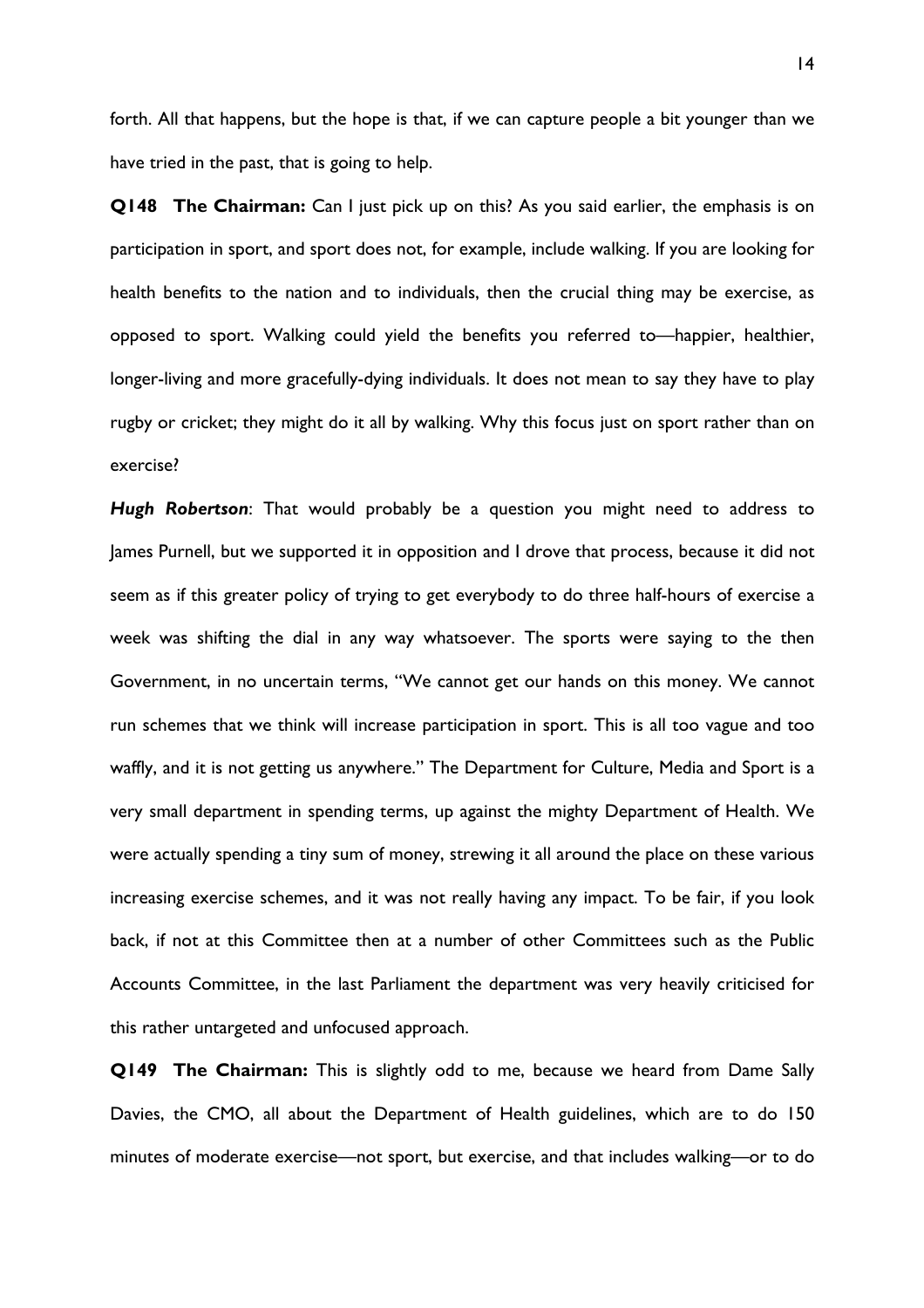75 minutes of more intense exercise, which might be running. It seems to me that the DH guidelines are not in line with the notion of wanting to make people do more sport; they are in line with wanting people to do more exercise. Does that not slightly jar with your policy objective?

*Hugh Robertson*: Without sitting on your Committee, Lord Chairman, may I ask whether you asked her what policy initiatives she had taken at that point to bring that about?

**The Chairman:** Well, she described a whole lot of things. Yes, she did.

*Hugh Robertson*: In as much as there is a departmental division, it is that I am responsible for getting more people playing sport and the Department of Health is responsible for getting more people active.

**The Chairman:** Okay, but it is about what the objective of that is in the longer run.

*Hugh Robertson*: This comes to the heart of Lord Winston's question: I think they are slightly different things. As a department, we have this objective of getting more people playing sport, which we think is good for a whole number of reasons. There are others that we have not touched on today. The more people you put into the gene pool, the greater your chance of producing elite athletes later, and so on and so forth. That is a subtly—or not-very-subtly—different thing from keeping the nation active for public health reasons, which, up until now, has been the responsibility of the Department of Health.

**Q150 Lord Cunningham of Felling:** Do you have an assessment of the impact of this policy change on individual sports? Which have produced more participation, which have remained the same, and which have reduced?

*Hugh Robertson*: Good question. There are some sports that have done well and some surprising ones, actually. A team sport that has done unusually well is netball, funnily enough, because they have gone about what they are trying to do in a very different way. The four big winners have been swimming, cycling, running and small-sided football, and the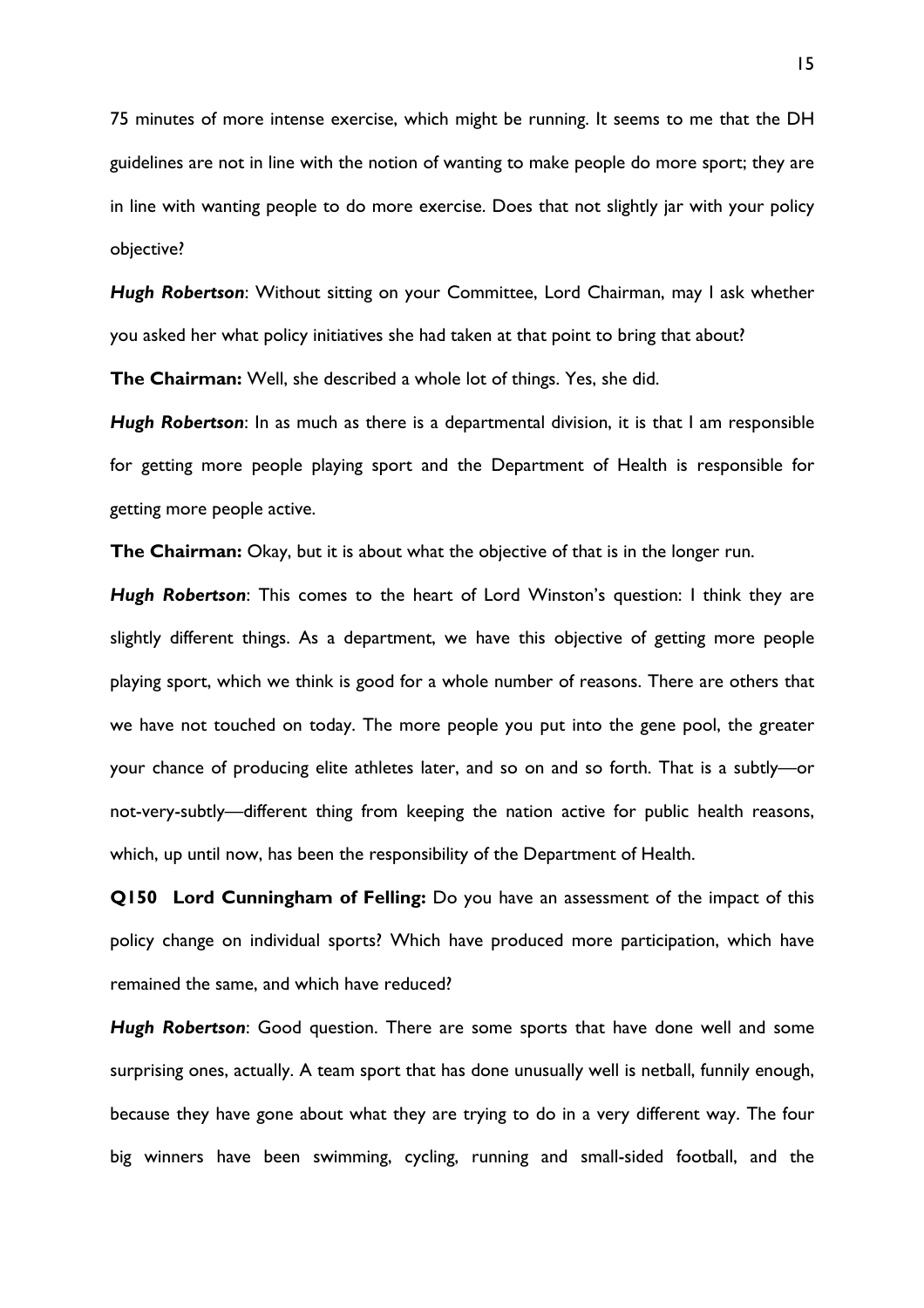interesting thing is increasingly people are undertaking those activities outside the formal governing body structure. There has not been a giant rise in membership of athletics clubs; it is that more people are taking part in fun runs and community activities of that sort. In my part of Kent, you can see the difference. If I go down to the next-door village to buy the Sunday paper, you get mown down by groups of middle-aged men and women in Lycra, piling around the Weald on their bicycles on a Sunday morning. I have no scientific measure; I have not stood outside the Sainsbury's—

**Lord Cunningham of Felling:** You get mown down every day outside this Palace, Minister.

*Hugh Robertson*: British Cycling will tell you that there are an extra half a million people cycling since Beijing.

**Q151 Lord Cunningham of Felling:** Can I add a brief supplementary to that? Do you take a close interest in the competence of the governing bodies of sports?

*Hugh Robertson*: I say this gently to you of all people: I think I have probably taken a closer interest in that than any of my predecessors. Indeed, the way we have particularly knocked football around in order to get a better governance structure has achieved a level of results that had not been achieved until now. We are also making modern and transparent governance structures a key trigger for funding for both the whole sport plans and the elite athlete funding for the next cycle. There is now a very clear set of guidelines to which sports will adhere. If they have not met those, we will take the funding away.

**Q152 Lord Cunningham of Felling:** What do you think of the governance of tennis?

*Hugh Robertson*: Wimbledon week, isn't it? I was on record some while ago as describing football as "the worst governed sport in this country". To be fair to them, they have taken very considerable steps to address that issue, and now have a much better focused board with more independence. It is the first time we have had a woman on the FA board and it is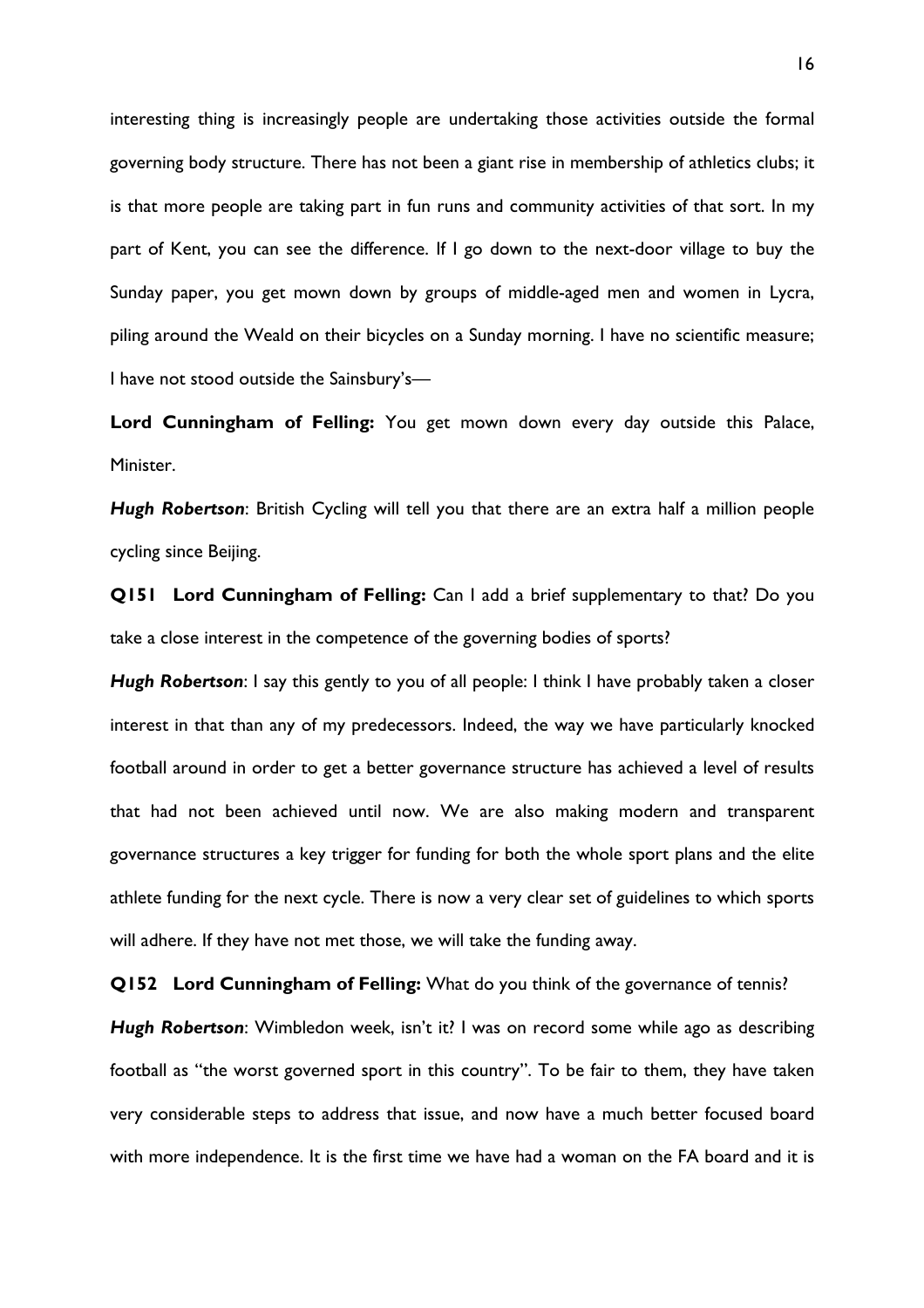the first time we have had somebody from the black and minority ethnic community on the FA board. The FA board will be much the better for it. There is a much better balance between independence and what one could term "vested interests". Tennis is a sport in transition in terms of that. They have two independents on the board; they are now looking for an independent chairman for the first time. I think the moves they have taken are much to be welcomed and the move they are making about the chairman is a good step forward. If I am honest, I think they also have some way to go.

**Q153 Lord Broers:** Could we change our attention to the Paralympics? What legacy will the Paralympic Games leave? For example, will advances in development of prostheses for Paralympic athletes help members of the public with a physical impairment? It occurs to me that the prime examples are those injured military personnel.

*Hugh Robertson*: In a sense, they are two slightly different questions, if I might be so bold. My sense of this is that there is a read-across between the types of limbs developed for elite athletes but, because of the level of performance that many of these remarkable men and women are trying to achieve, they tend to be extremely expensive to produce and quite specialised. I was involved some years ago in an effort to raise some money for WheelPower, which is the charity based at Stoke Mandeville that seeks to provide sport-specific wheelchairs for wheelchair basketball players, wheelchair rugby players and the like. It is very specialised, top-end equipment. There is a pretty clear read-across between the sorts of limbs devised for injured servicemen. It is not an area in which I am a great expert, but I can tell you that I went with Lord Coe down to Headley Court two summers ago and there followed a fascinating discussion with a young Gurkha, who had had both his legs blown off in an explosion in Afghanistan, about the shape of the shoe and the way the heel was put in. Seb knew quite a lot about it, having been involved in the design of running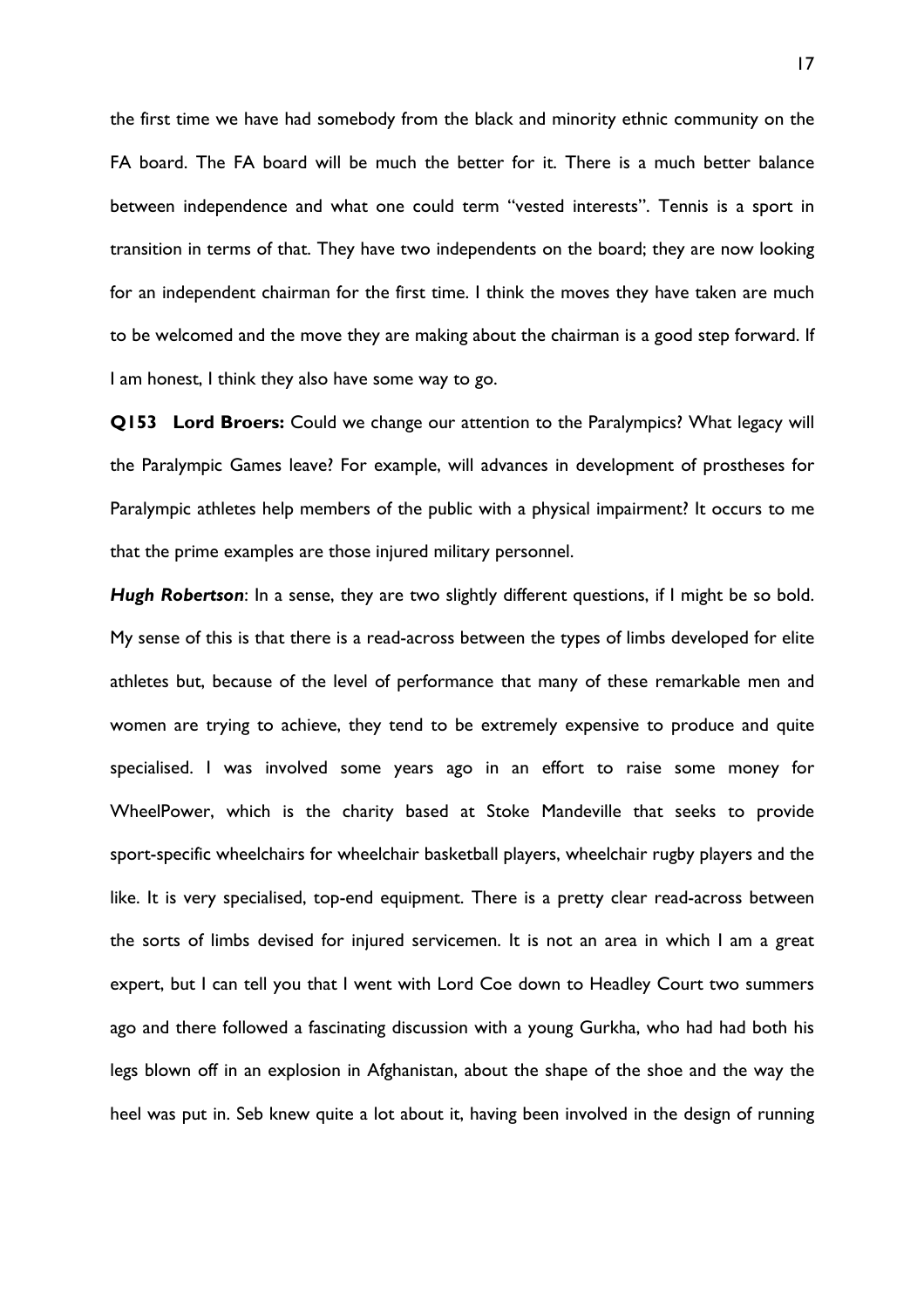shoes. There is clearly a knowledge transfer there, but I am not sure I am the greatest ministerial expert on that.

**Q154 The Chairman:** Can I come back to some earlier comments you made in response to Lord Cunningham about the benefits of increasing participation? We drew a distinction between participation in sport, which is your objective, and exercise more generally, which is DH's objective. You said one of the benefits of increasing participation was not just to get more people out there playing but also to provide, I think your phrase was, a bigger gene pool for the national competition, so we end up with more players getting beyond the first round at Wimbledon and more football teams getting beyond the penalty shoot-out in the quarter-finals. In pursuing that objective, do you learn lessons from countries that clearly seek to do this much better than we do, where they have high participation rates and better outcomes in terms of the top teams?

*Hugh Robertson*: The first point should be that there are a relatively small number of teams that perform better than us at Olympic level. We did come fourth in the medal table.

**The Chairman:** You have to normalise that by population size, don't you?

*Hugh Robertson*: Yes, but if you look at the countries that do better than us, America and China have vastly bigger population bases. It will be quite a challenge to overtake either of those.

**The Chairman:** That is why I say you have to normalise it by population size, so you divide the number of medals by the number of people in the country.

*Hugh Robertson*: Yes, but there are plenty of countries that have not dissimilar population sizes to us and we perform rather better. Quite a lot of people, interestingly enough, are looking at us and how we run sport at the moment, and trying to learn lessons for their own countries. We clearly have things to learn and one of my challenges is to keep pushing sport forward. Actually, one of the things that worries me is that we might be getting a little bit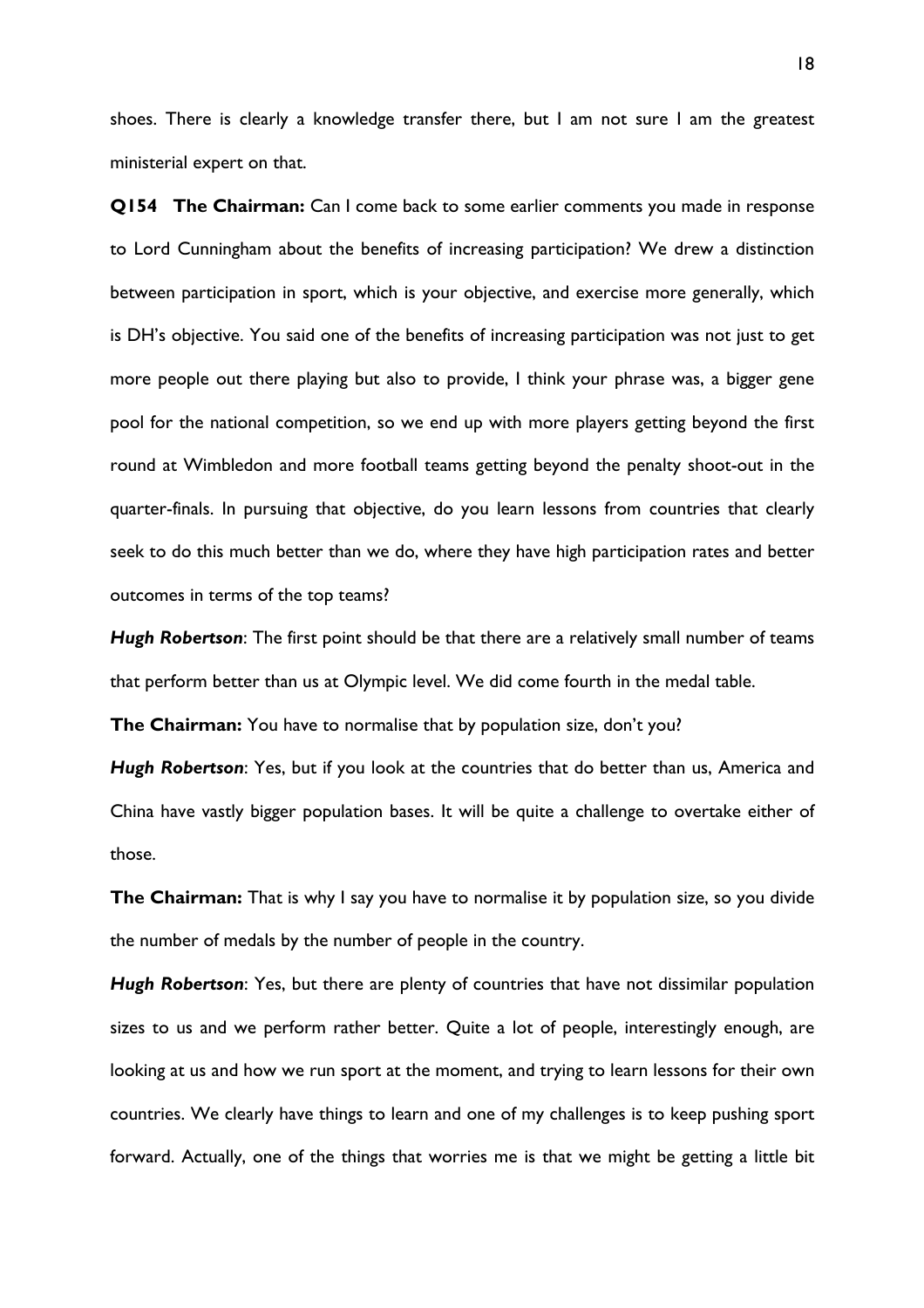complacent about how we do this, on the back of Beijing and other things. However, I do not think you should start from the basis that things are not working here.

Clearly if you get more people participating, then you have a better chance of finding elite athletes. There is a very interesting case study at the moment of a young rower who was picked up under a scheme run by Steve Redgrave. I think it is called Sporting Giants. They basically measured people. They sort of have a dynamic for what your perfect rower should look like, so went around measuring people or invited anybody between—I do not know what the exact requirements are—6'0" and 6'4" with thighs over such a size, shoulders thus large and all the rest of it. Surprisingly, they had a huge take-up and then they put them into training and worked this down. One of the young women who came through that programme is part of a pair that has just won a world championship for the first time and stands a very good chance of winning a gold medal in a couple of weeks' time. There is a perfect example of how you might increase the gene pool to give yourself greater success.

All of that said, there is quite a lot of targeting in this game. One of the reasons why some of the eastern bloc countries were very successful—there are a number of reasons why eastern bloc countries were very good at this before the fall of the Wall—is that they tended to concentrate on certain sports and then push people towards this. People were assessed at a fairly young age for their athletic ability. Sergey Bubka, the Ukrainian former pole-vaulting champion, was spotted as an athlete and was then channelled in a rather eastern bloc type of way towards pole-vaulting and became arguably the world's greatest pole-vaulter. There are quite a lot of examples of where this has worked in the past.

**Q155 Lord Willis of Knaresborough:** First of all, can I offer you, both personally and I hope on behalf of the Committee, best wishes for the Olympics? Indeed, it is a pleasure to hear a Minister who is so enthusiastic about the brief—it has been a pleasure listening to you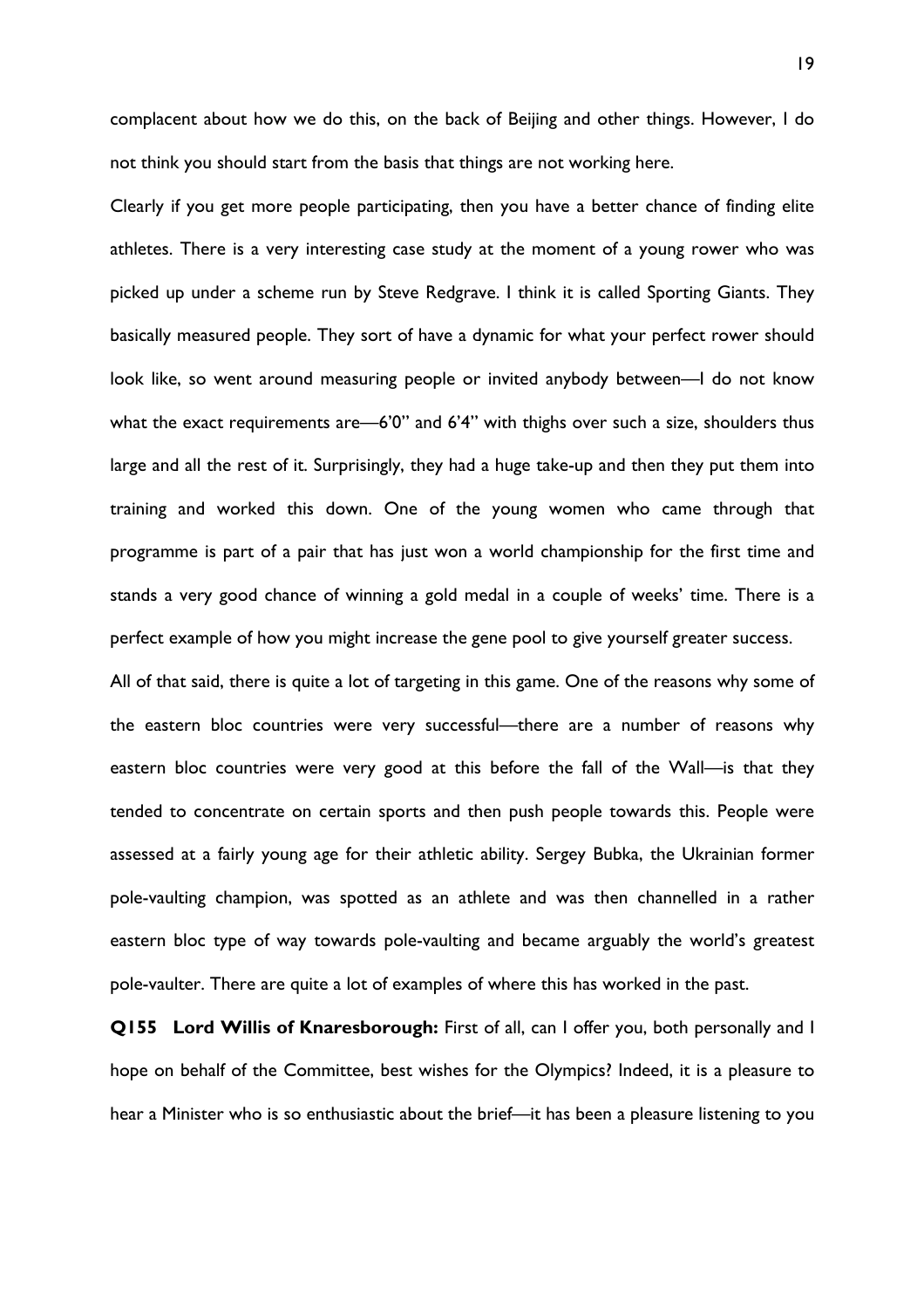this morning—and who does not rubbish what the previous Government did. I think James Purnell was a good Minister who did, in fact, set really interesting targets.

My interest here, though, is in terms of your department and indeed science. It is fair to say that we are a little concerned as a Committee about how little what I would call basic science goes on in terms of underpinning, particularly, the elite programmes. In terms of the technology, quite clearly you are right: BAE Systems and others—you have mentioned Formula 1 in particular—are ahead of the world in terms of the way they are developing technologies, carbon fibres and all the rest of it. However, when the Australians had the Olympics, one of the ideas they had—as you have just alluded to—was to have individual athletes' passports, where, at an early stage when they were breaking into junior ranks, you looked at the make-up of an athlete and followed them through, on a longitudinal study, to be able to see what the effect of nutritional programmes and the rest of it was. I just wonder whether in fact that sort of scientific approach to elite athletes, which could then move on into the public arena, is going on. We heard nothing from the Chief Executive of UK Sport. She seemed to be totally oblivious to any science that was going on.

*Hugh Robertson*: It is a very good question and thank you for it. Thank you also for your remarks about the Olympics, and indeed I absolutely share your assessment of James Purnell's move. It was a move I supported in opposition and I have defended it in government, even when the figures have not moved, because I believe that it was the right step to take.

I am surprised that UK Sport did not make more of this, because I would say it is one of the things that has, without doubt, contributed to the rise in our Olympic performance. The body that does this is called the English Institute of Sport. It is based at a number of locations around the United Kingdom, the seven or eight major sports centres. I was with them myself last Tuesday at Bisham Abbey, where they do a lot of the rehabilitation and exercise science.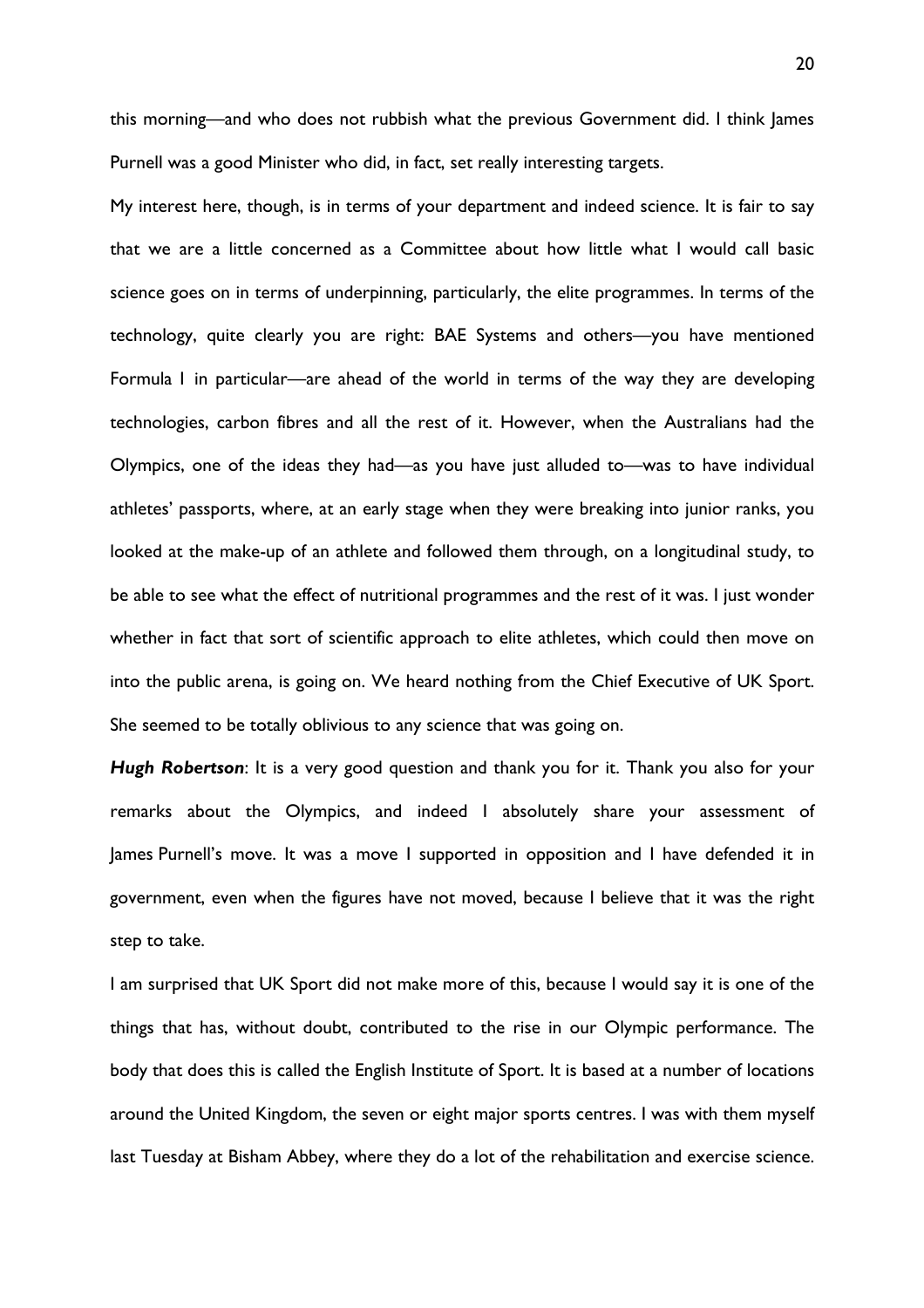They have a fantastic group of medical-based expertise, which helps our athletes get on to the start line in the very best possible state. That goes right the way across the full range of core medical skills—doctors and surgeons, the Olympic Medical Institute, physiotherapists who are attached to and remain with the teams, nutritionists and psychologists. There is a huge scientific back-up that goes behind all of this. If you examine that particular area in greater detail, it is impressive.

Indeed, people like the Australians, who set up the Australian Institute of Sport back in the mid-1970s, which I went to visit when I was in opposition, have realised that their systems have got a bit behind the curve now. Bizarrely, we used an Australian to set our system up— Wilma Shakespear. She has gone back. The sense is that our system has now moved ahead of that in Australia, principally because it is lottery-funded and is therefore not dependent on a negotiation with the Government at each and every Olympic cycle. There is a security of funding, and quite a lot of people are now looking at our system.

You would be very well advised, if I might say so, to get the English Institute of Sport in and talk to them about all of this. Talk to their top doctors. There is a fantastic man called Richard Budgett, who provides all the medical advice. He used to work for BOA; he now works for the Organising Committee. There are people like that who are real experts who could give you absolute examples of medical advances that they have used to bring athletes back into training or to help them. When I was down at the EIS at Bisham last Tuesday, they had—it is probably a bit unfair to name them, because they are undergoing treatment—a young sprinter in there. Basically, because he is quite young, his back had stretched and they were helping him back to fitness. They also had a couple of female rowers who likewise had lower-back injuries—a very common injury with rowers—and were helping them back to fitness. They have been doing that work day in, day out for ages.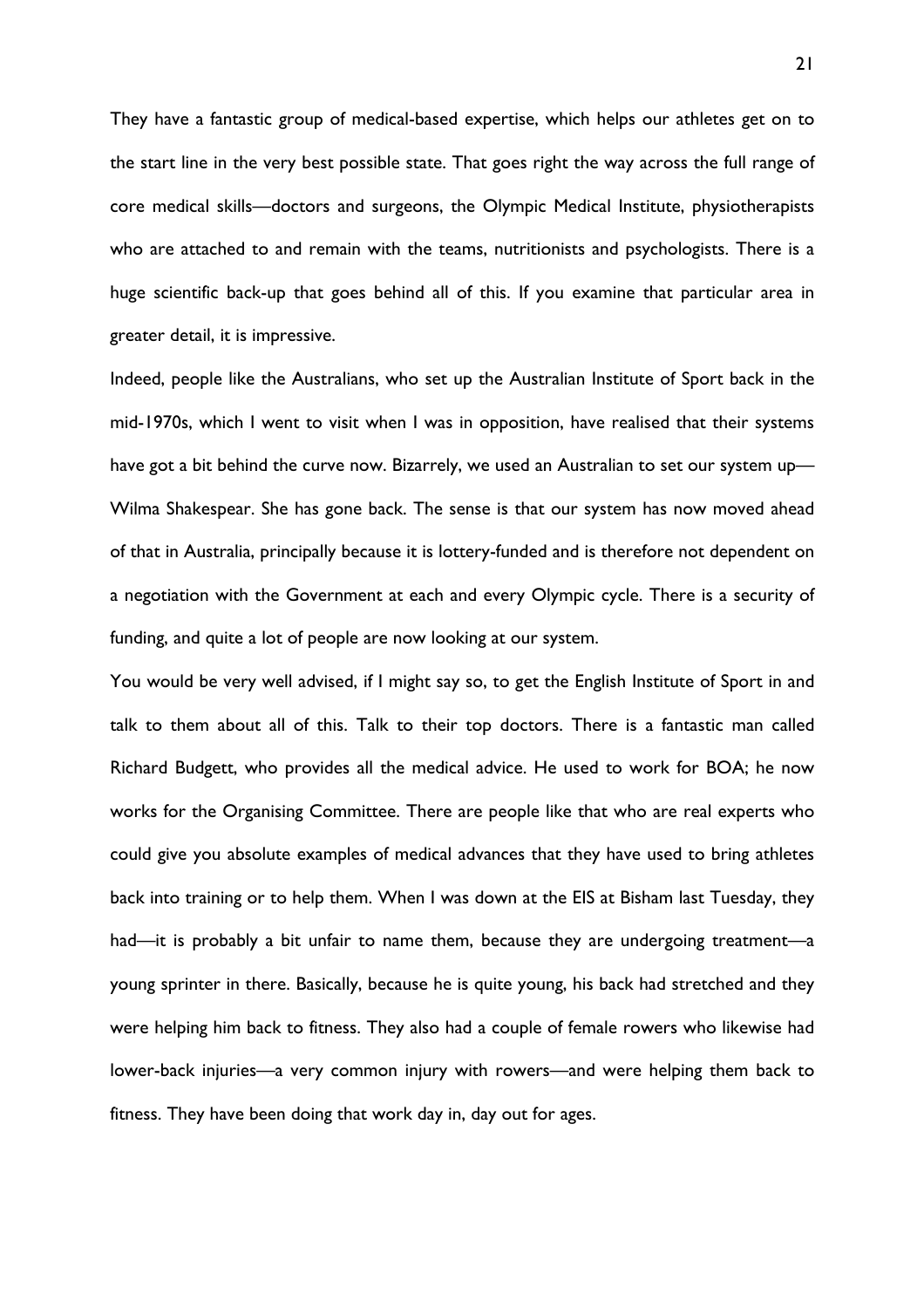**Q156 Lord Winston:** How much are they publishing in the peer-reviewed medical literature?

*Hugh Robertson*: I do not know.

**Lord Winston:** Is that not the point of Lord Willis's question?

*Hugh Robertson*: I do not read the peer-reviewed—I have a very full in-tray. I do not spend my time idling around, but I promise you—

**Q157 Lord Winston:** Your record in sport is fantastic. I do not think anybody around this table would question that. However, we are trying to separate sport and exercise. They are different. For example, participation in sport is actually participation in exercise. It is rather different.

*Hugh Robertson*: Sport is participation in exercise; exercise is not always participation in sport.

Lord Winston: The people whom you meet cycling around your village are not participating in a sport.

*Hugh Robertson*: Yes, they are.

**Lord Winston:** Are they competing?

*Hugh Robertson*: You can either take a race or you can participate.

**Lord Winston:** I would argue that they are not.

*Hugh Robertson*: If you went out there and, if you spotted somebody on a bike, asked them whether they were taking part in sport, most people would say yes.

Lord Winston: When I cycle, the only sport is dodging the buses actually. The exercise is much more important.

*Hugh Robertson*: I am sorry; I have a fundamental disagreement. I think if a young man or woman, or in fact a middle-aged one in Lycra, gets on their bicycle at the weekend and, as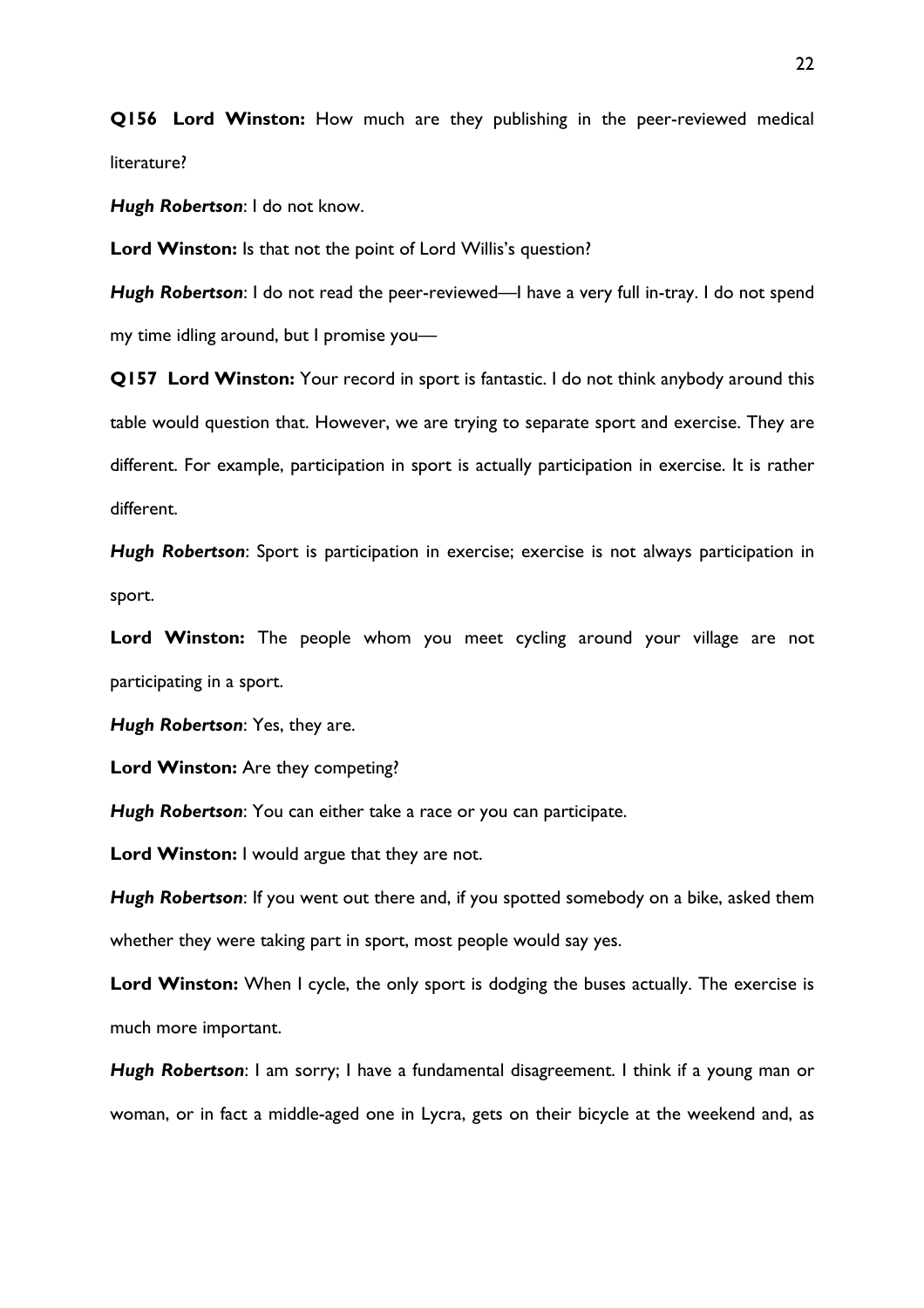part of an organised ride, goes bombing around the Kent Weald, they are absolutely taking part in sport.

**Q158 Lord Winston:** But in general, it is the component of sport that is exercise that is intriguing with regard to health and the benefits. I agree there are specific advantages in sport as well—for example, the psychology that you mentioned. That is absolutely right; I am quite convinced that the psychology of performance is quite translatable to all sorts of areas of human life. However, the key question we still have is how valuable exercise really is, and I am not entirely sure it is clear. I am also not quite clear how the research that is going on in sport translates into this area. We are not trying to be antagonistic; we are trying to tease this out.

*Hugh Robertson*: You wanted me to appear in front of you today. My responsibility is for participation in sport and for elite and high-performance sport in this country. My responsibility is not for keeping the nation fit and active. That is a responsibility of the Public Health Minister and the Department of Health. I think you are trying to get me to steer into areas that are not my responsibility.

**The Chairman:** I think we will just leave this one for a moment. Lord Willis, do you want to ask a very brief question?

**Q159 Lord Willis of Knaresborough:** I just wanted to finish off my line of questioning. First of all, thank you for that reply, because I do not think we have had that real link between the research going on and what actually happens to it. It would be useful, perhaps after the Olympics, if you would let us know what actually happens to that research, how it gets out elsewhere and, in fact, if any of it is peer-reviewed.

I wanted to ask you another question. Our elite athletes, in all sports, are being tested both in competition and out of competition, and randomly, in terms of taking blood and urine for simple drug-testing. I just wondered whether, at any time, that huge database that appears is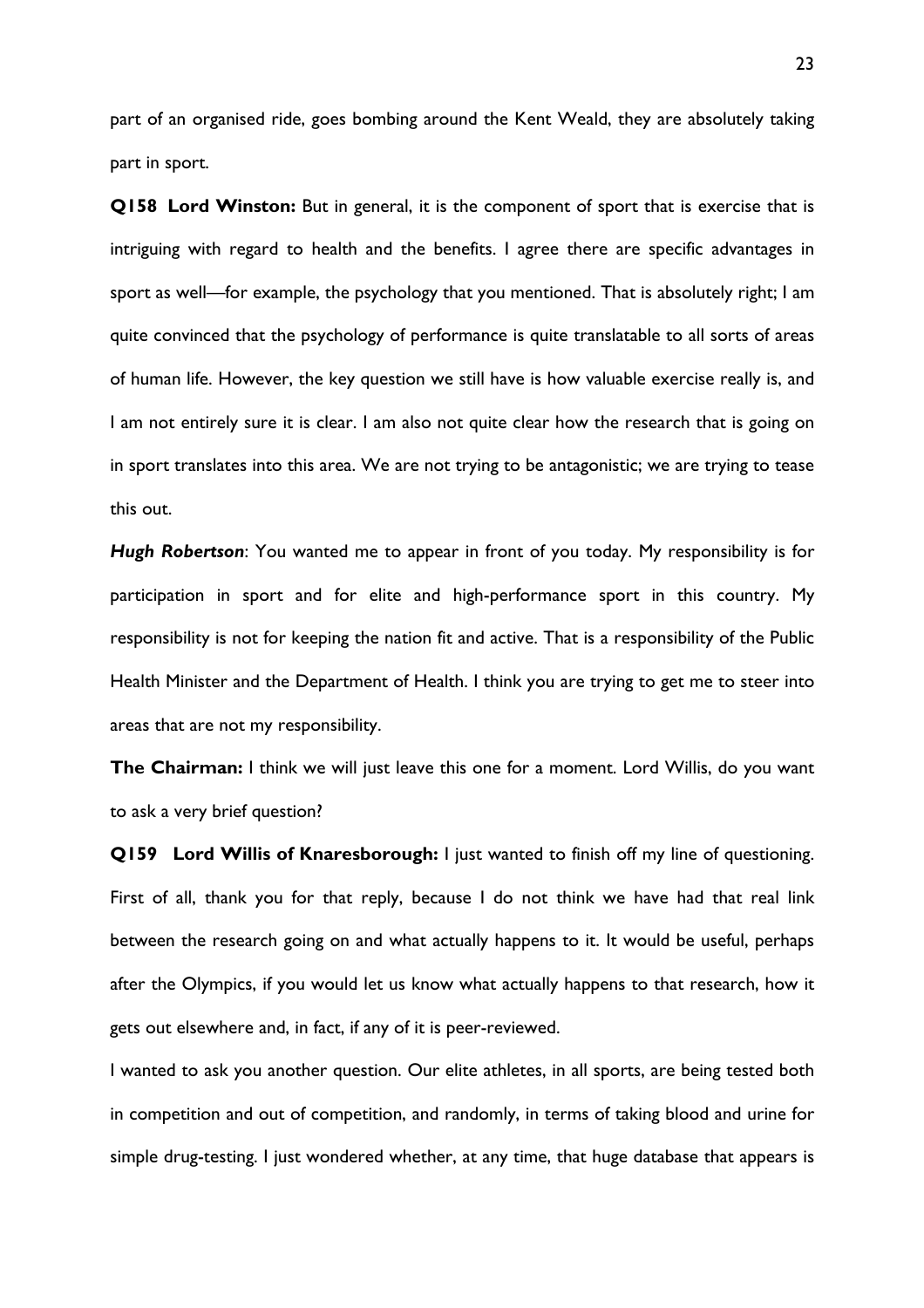in fact used by any scientific group in order to conduct the sorts of research you can do in terms of following the progress of elite athletes.

*Hugh Robertson*: That is a good question.

**Lord Willis of Knaresborough:** It is a waste if it just simply poured down—

*Hugh Robertson*: If I have understood your question absolutely right, I am not aware that the data collected around the various doping regimes that we have in this country are used and transferred for other means. I am not sure what the legalities of doing that would be. If I could turn the question inside out, there is, however, huge scientific input into the methods by which we test for all these agents. The very best facility of its sort anywhere in the world to do this resides in this country, at the GSK lab, which is going to do all the testing for the London 2012 Olympics. That is a partnership between GSK, our own anti-dopers and academics from King's College London. We opened it six months ago. It is an extraordinarily impressive scientific facility. GSK has put some of their very best research scientists on to that to give us the very best possible chance of detecting anybody who has transgressed in this way. There will naturally, I would have thought, through that process be a read-across from what they learn into what GSK does and, indeed, into what King's College London does. But is there formal transfer? I am not aware of it and I suspect there would be very real data protection issues.

**Lord Willis of Knaresborough:** I accept the point that Lord Winston is making that you have to deal with the Data Protection Act.

**Lord Winston:** You would have to get informed consent.

*Hugh Robertson*: I have never heard of this happening.

**Q160 Lord Winston:** If you wanted to say whether a raised cortisone level is related to the performance of an athlete running, let us say, then presumably, if you were drug-testing them, you would still have to get their informed consent for that to happen.